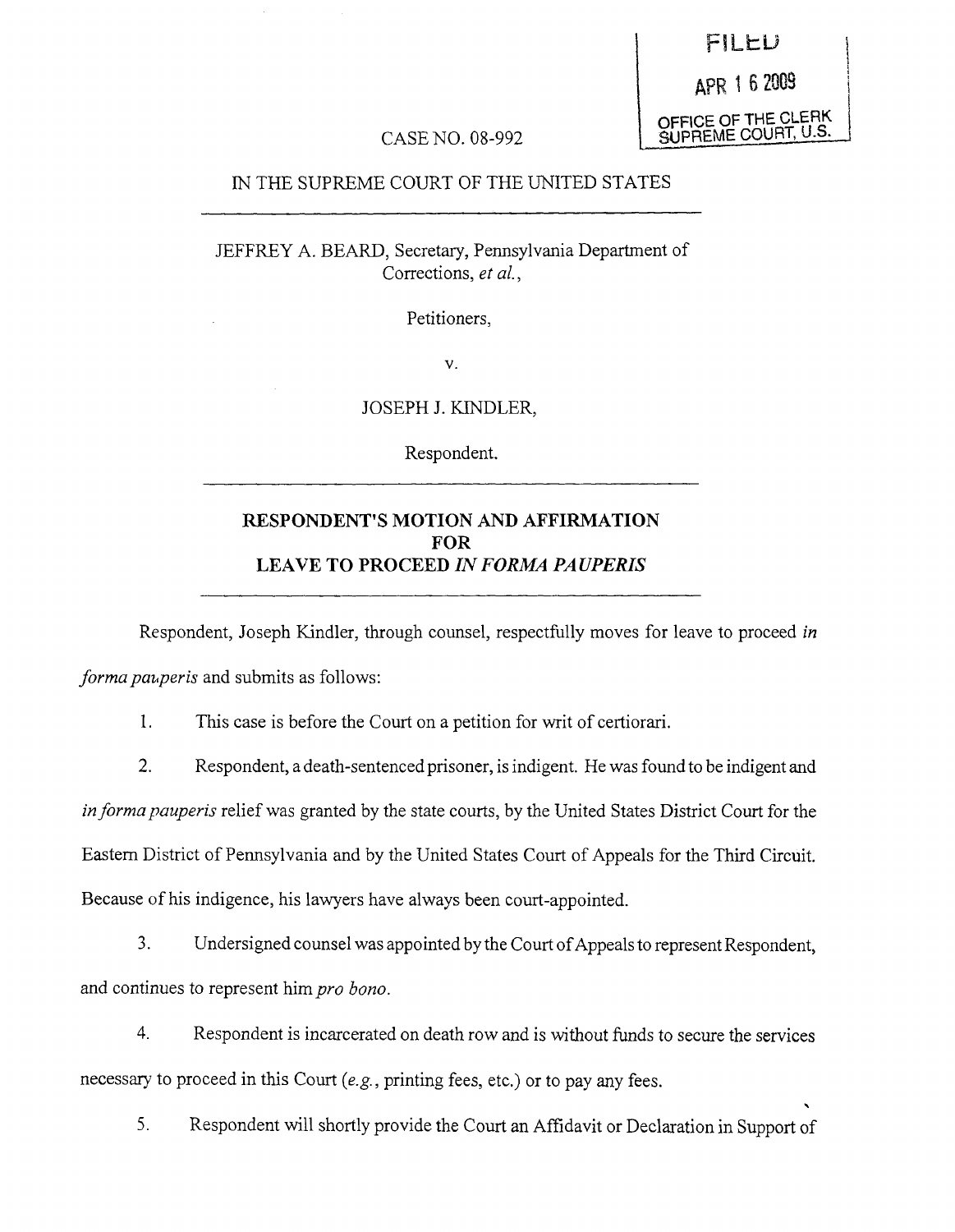a Motion for Leave to File *In Forma Pauperis.*

6. Undersigned counsel affirms that all statements related above are true and correct.

WHEREFORE, Respondent requests that the Court allow him to proceed *informa pauperis*.

Respectfully submitted,

Matheman Lam

MATTHEW C. LAWRY, ESQ. Director of Litigation Federal Community Defender Office for the Eastern District of Pennsylvania The Curtis Center- Suite 545 West 601 Walnut Street Philadelphia, PA 19106 (215) 928-0520

Counsel for Respondent, Joseph Kindler

Dated: April 16, 2009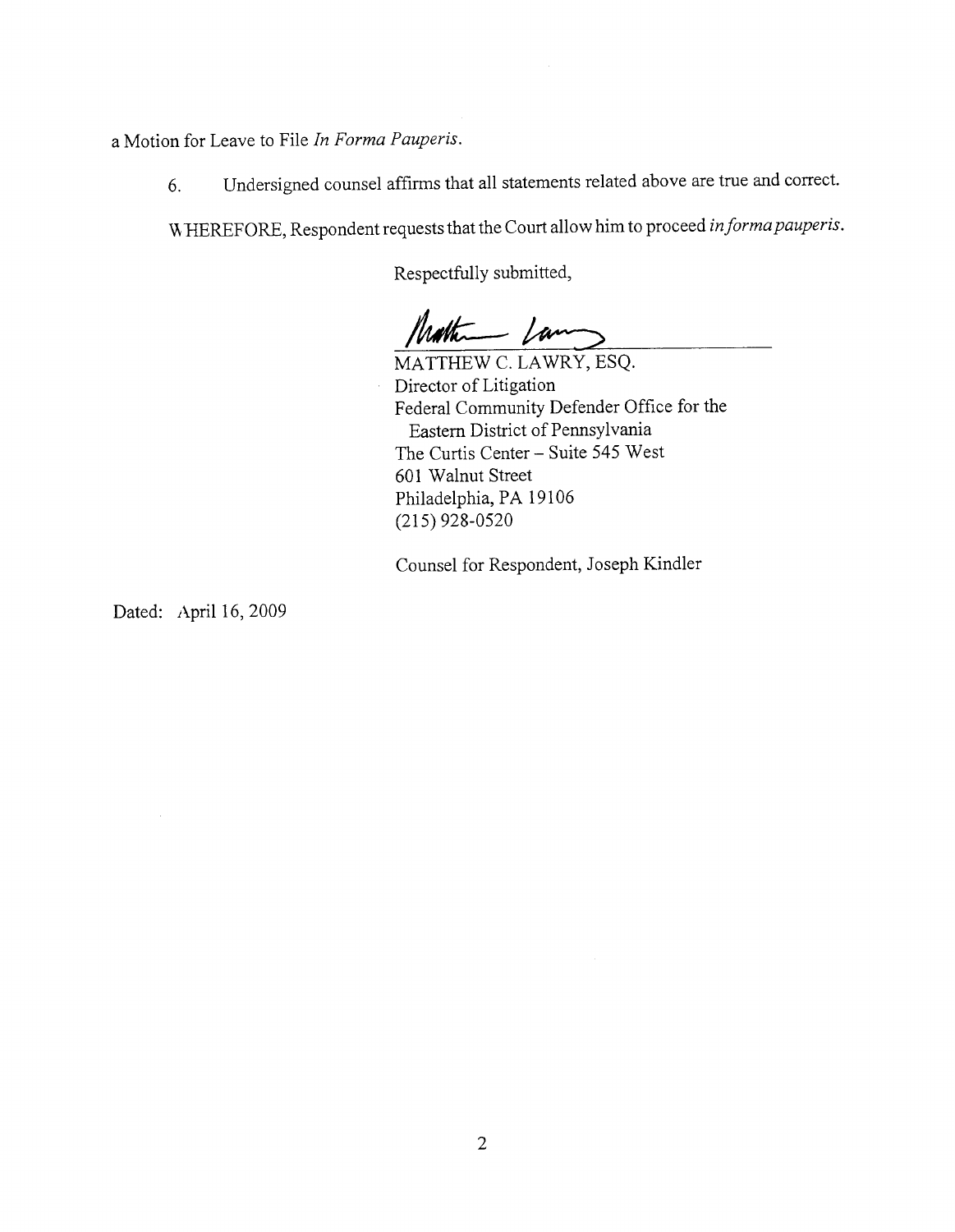### CASE NO. 08-992

#### IN THE SUPREME COURT OF THE UNITED STATES

### JEFFREY A. BEARD, Secretary, Pennsylvania Department of Corrections, *et aL,*

Petitioners,

V.

JOSEPH J. KINDLER,

Respondent.

### AFFIRMATION OF MAILING

I, Matthew C. Lawry, a member of the Bar of the United States Supreme Court, hereby affirm under penalty of perjury that on this 16th day of April, 2009, I placed the original and ten copies of the Brief in Opposition to Petition for Writ of Certiorari in the above-captioned case, along with the motion for leave to proceed in forma pauperis, and this affirmation, in the United States Mail for delivery to the United States Supreme Court, 1 First Street, NE, Washington, D.C. 20543, and a copy of each to counsel for Petitioners: Ronald Eisenberg, Esq., Deputy District Attorney, Philadelphia District Attorney's Office, 3 South Penn Square, Philadelphia, PA 19107. The mailing was by first class United States Mail postage prepaid.

nothing com

**MATTHEW** C. LAWRY, ESQ. Supervisory Assistant Federal Defender Defender Association of Philadelphia Federal Court Division The Curtis Center- Suite 545 West Independence Square West Philadelphia, PA 19106 (215) 928-0520

Counsel for Respondent, Joseph Kindler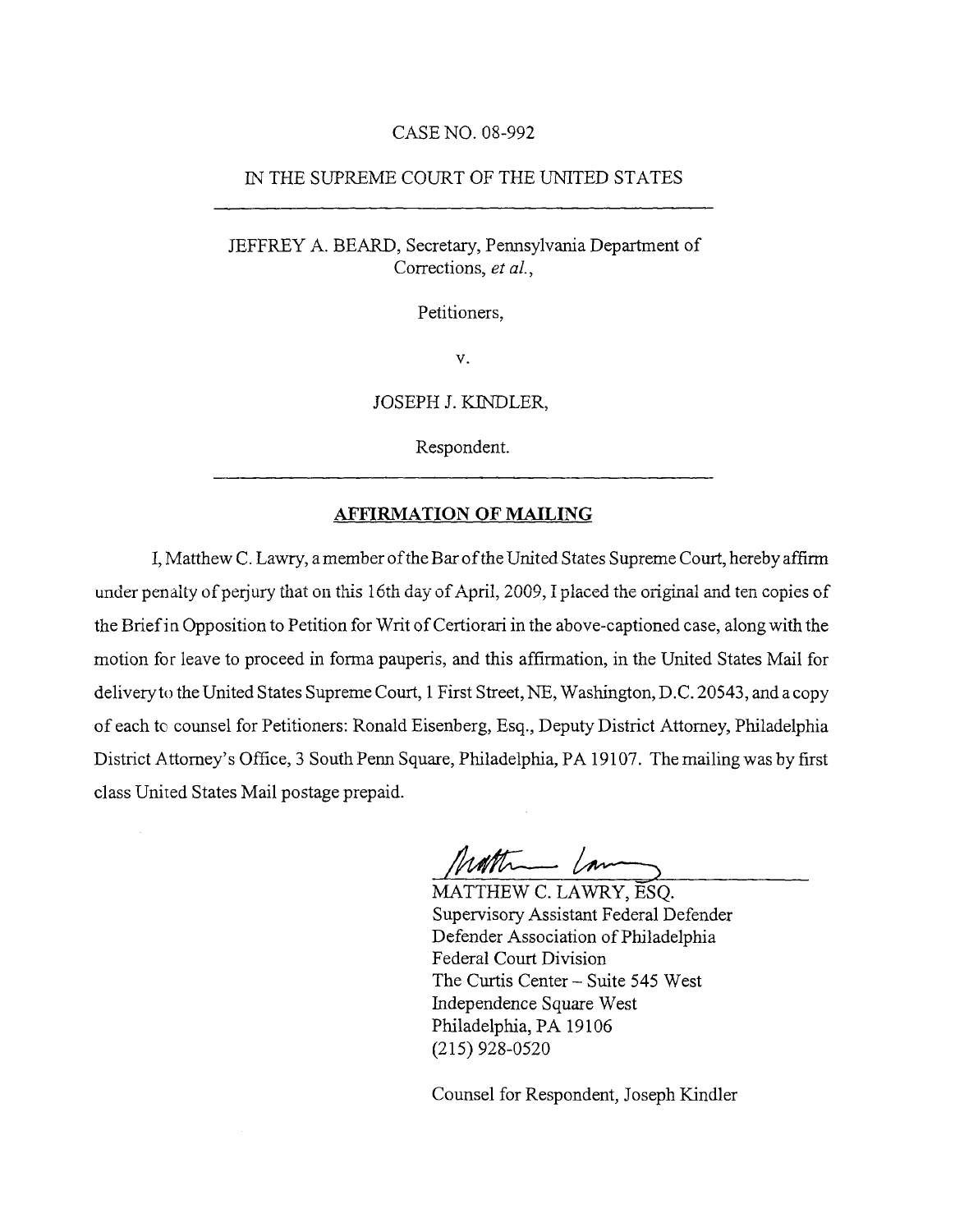## NO. 08-992

## IN THE SUPREME COURT OF THE UNITED STATES

JEFFREY A. BEARD, Secretary, Pennsylvania Department of Corrections, et al.,

Petitioners,

 $V<sub>1</sub>$ 

JOSEPH J. KINDLER,

Respondent.

**On Petition for Writ of Certiorari to the** United States Court of Appeals for the Third Circuit

# **BRIEF IN OPPOSITION TO** PETITION FOR WRIT OF CERTIORARI

MATTHEW C. LAWRY Supervisory Assistant Federal Defender *Counsel of Record* MARIA PULZETTI Research and Writing Specialist LEIGH SKIPPER Chief Federal Defender Federal Community Defender Office Eastern District of Pennsylvania Curtis Building, Suite 545 West 601 Walnut Street Philadelphia, PA 19106 (215) 928-0520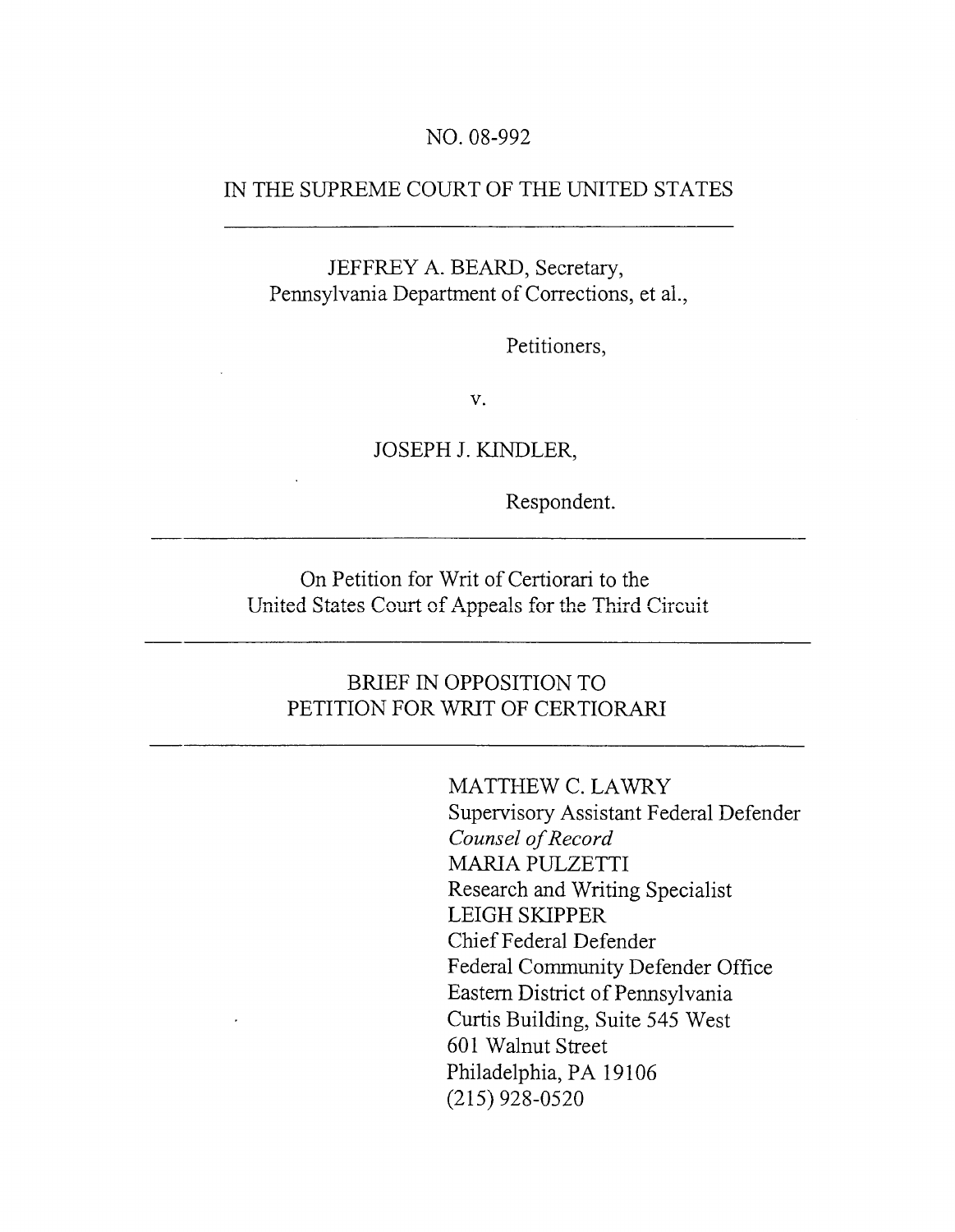#### **COUNTERSTATEMENT OF THE QUESTION PRESENTED**

Respondent was convicted of first degree murder and sentenced to death. He escaped from prison while his post-verdict motions were pending. After he was recaptured, he sought to appeal his conviction and death sentence. At the time of his escape, Pennsylvania courts frequently reviewed the merits of such appeals once the defendant was recaptured, with limited exceptions for procedural circumstances not present here. By the time of Respondent's attempted appeal, Pennsylvania had a rule treating an escape as an absolute forfeiture of appellate proceedings. Pennsylvania applied that rule to bar Respondent from having the merits of any of his claims considered on direct appeal or in post-conviction proceedings. The Third Circuit applied settled Circuit precedent holding that in such circumstances, the application of the absolute for feiture rule is not adequate to preclude federal habeas review of the merits.

*I~ hen a State changes its procedural rule, after an alleged default, from a discretionary rule- which was frequently exercised to excuse the default- to one in which the default constitutes an absolute forfeiture, and then retroactively applies the absolute forfeiture rule, was* the absolute forfeiture rule firmly established and consistently applied at the time of the default?

 $\mathbf{i}$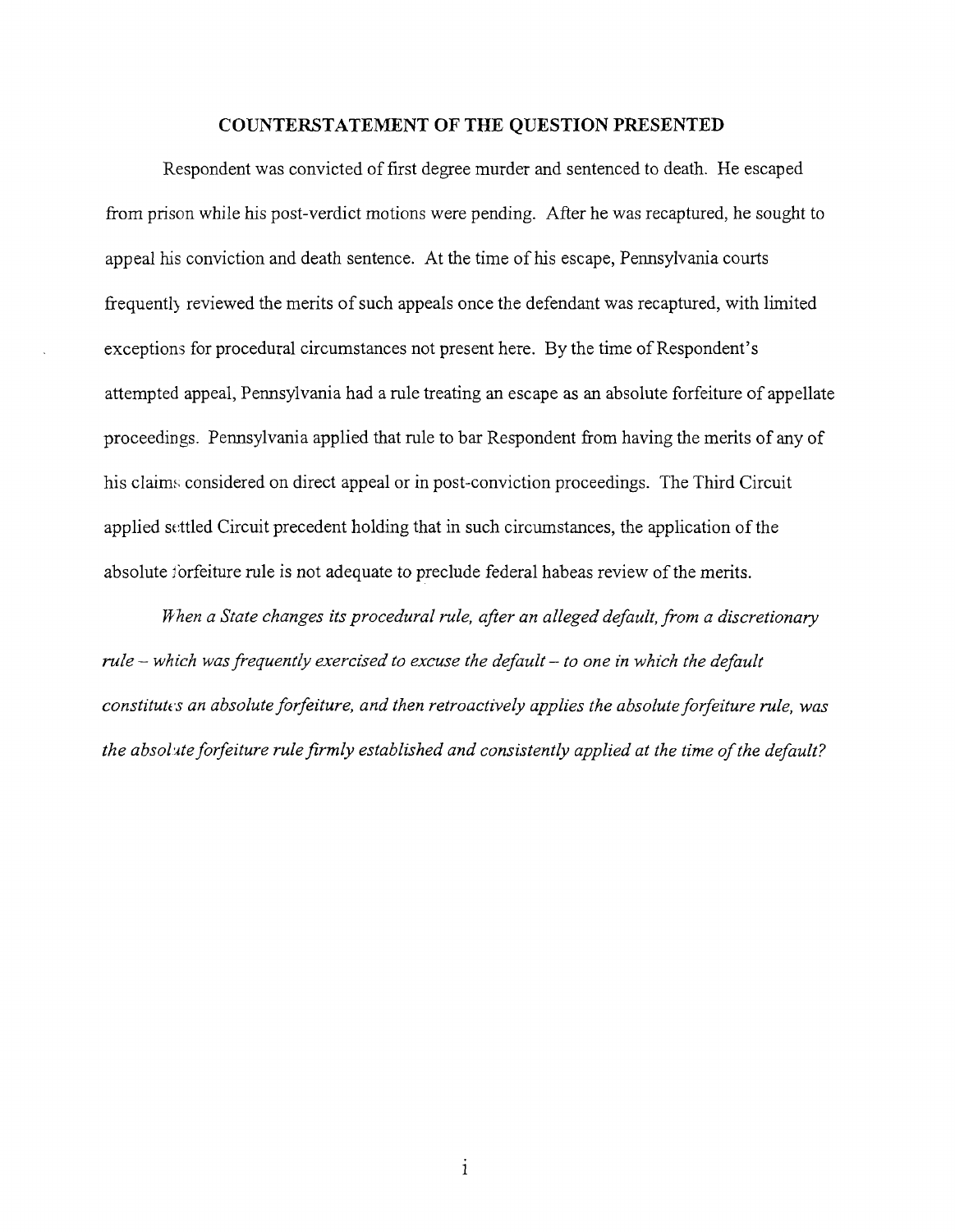# **TABLE OF CONTENTS**

|     |              | COUNTERSTATEMENT OF THE QUESTION PRESENTED  i                                                                                                                                                                                                                                                                           |
|-----|--------------|-------------------------------------------------------------------------------------------------------------------------------------------------------------------------------------------------------------------------------------------------------------------------------------------------------------------------|
|     |              |                                                                                                                                                                                                                                                                                                                         |
|     |              |                                                                                                                                                                                                                                                                                                                         |
|     |              |                                                                                                                                                                                                                                                                                                                         |
|     |              |                                                                                                                                                                                                                                                                                                                         |
| I.  |              | THE THIRD CIRCUIT CORRECTLY APPLIED LONGSTANDING PROCEDURAL<br>DEFAULT LAW IN FINDING THAT THE STATE COURT'S APPLICATION OF A<br>FUGITIVE FORFEITURE RULE THAT WAS NOT CLEARLY ESTABLISHED OR<br>CONSISTENTLY APPLIED AT THE TIME OF THE DEFAULT WAS NOT<br>ADEQUATE TO PRECLUDE FEDERAL HABEAS REVIEW OF THE MERITS OF |
|     | $\mathbf{A}$ |                                                                                                                                                                                                                                                                                                                         |
|     | $B$ .        |                                                                                                                                                                                                                                                                                                                         |
|     | $\mathsf{C}$ |                                                                                                                                                                                                                                                                                                                         |
|     | D.           | The Third Circuit Correctly Found that the Procedural Bar Ruling Was Not<br>Adequate to Preclude Federal Habeas Review of the Merits 11                                                                                                                                                                                 |
|     | E.           | The Commonwealth's Arguments Are Erroneous 14                                                                                                                                                                                                                                                                           |
| II. |              | THE THIRD CIRCUIT'S RULING IS SUPPORTED BY AN ALTERNATIVE<br>GROUND NOT REACHED BY THAT COURT - THAT THERE WAS NO<br>ADEQUATE STATE GROUND BASED ON PENNSYLVANIA'S CAPITAL CASE                                                                                                                                         |
|     |              |                                                                                                                                                                                                                                                                                                                         |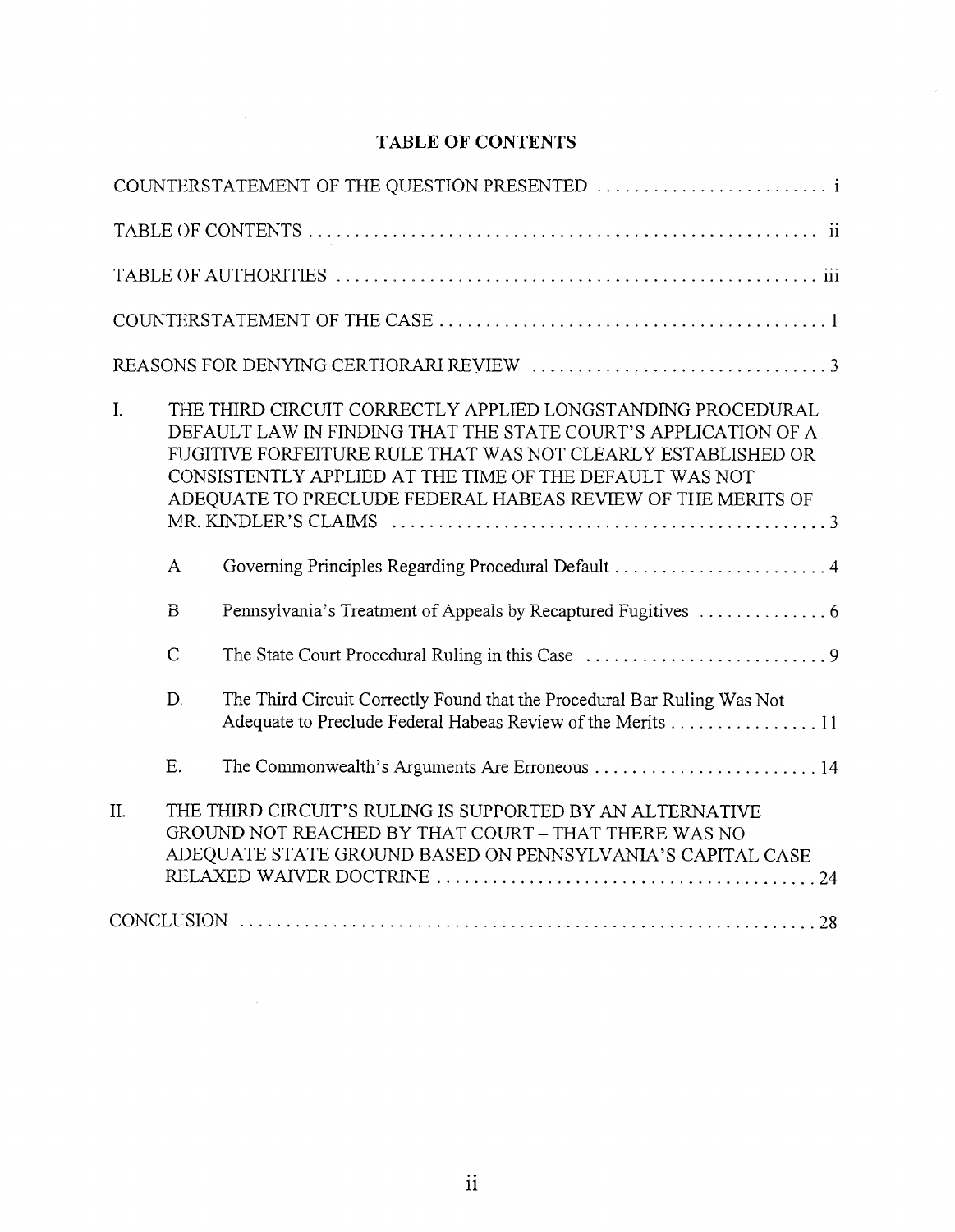## **TABLE OF AUTHORITIES**

# **FEDERAL CASES**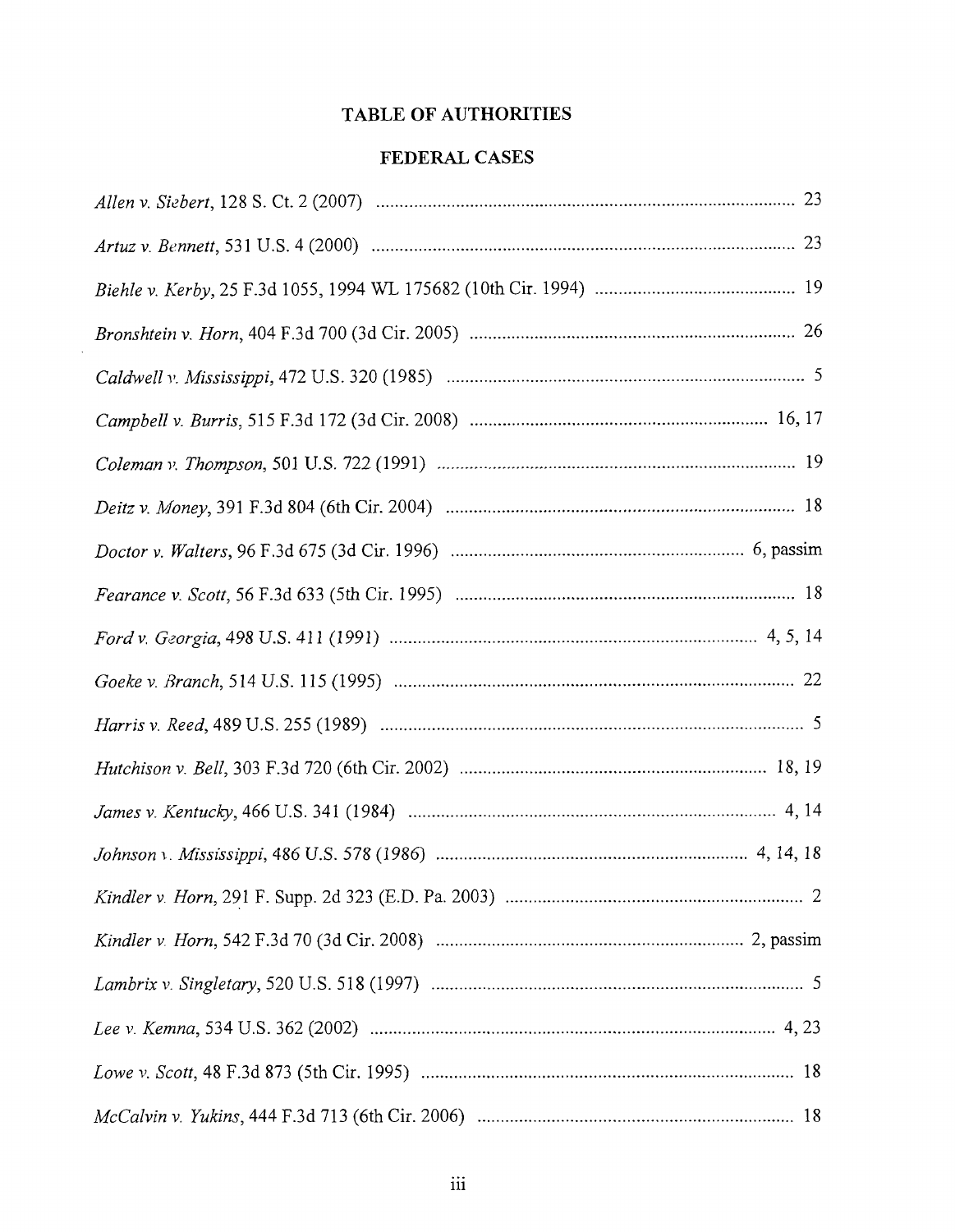# **STATE CASES**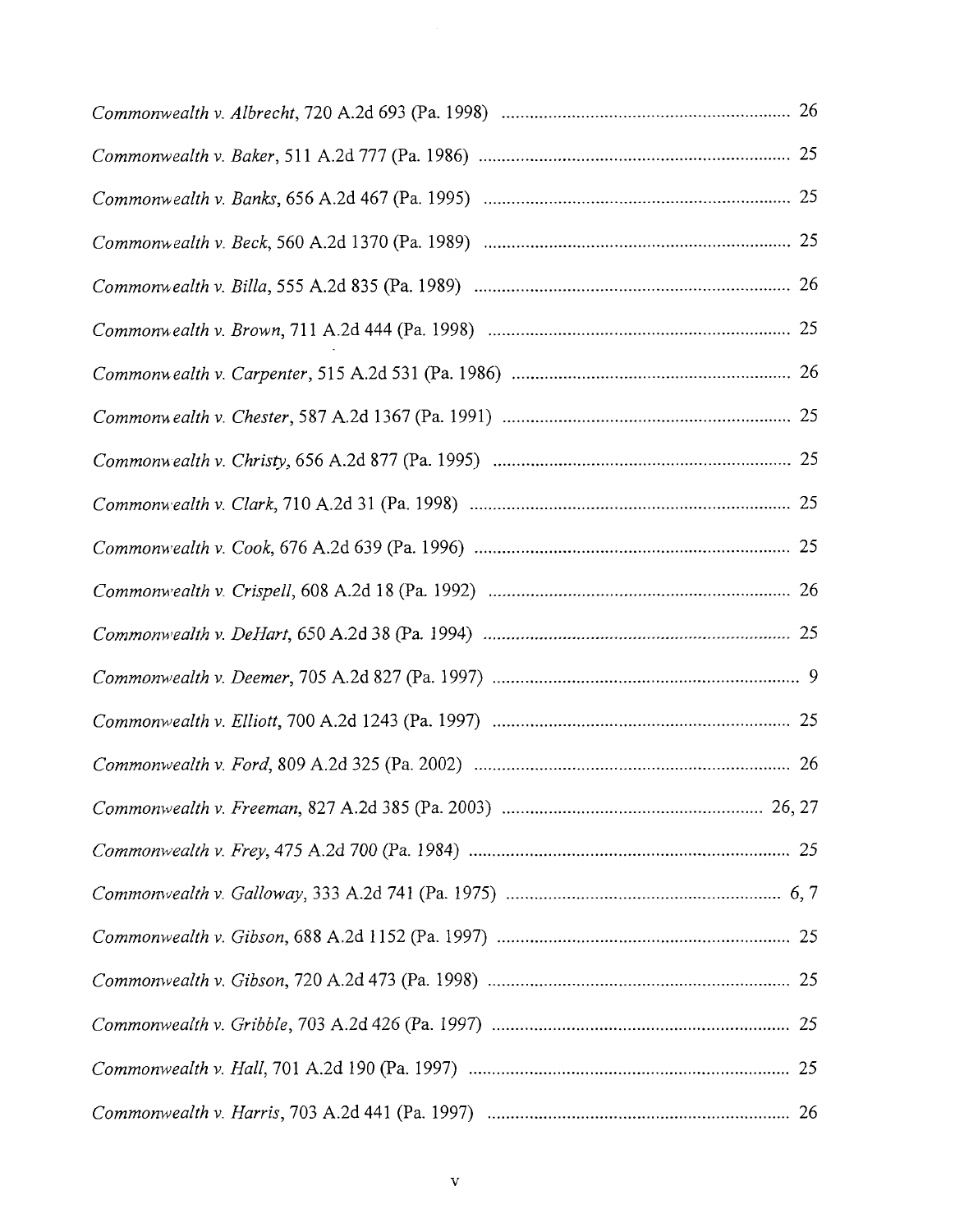| Commonwealth v. Jones, 651 A.2d 1101 (Pa. 1994), |
|--------------------------------------------------|
|                                                  |
|                                                  |
|                                                  |
|                                                  |
|                                                  |
|                                                  |
|                                                  |
|                                                  |
|                                                  |
|                                                  |
|                                                  |
|                                                  |
|                                                  |
|                                                  |
|                                                  |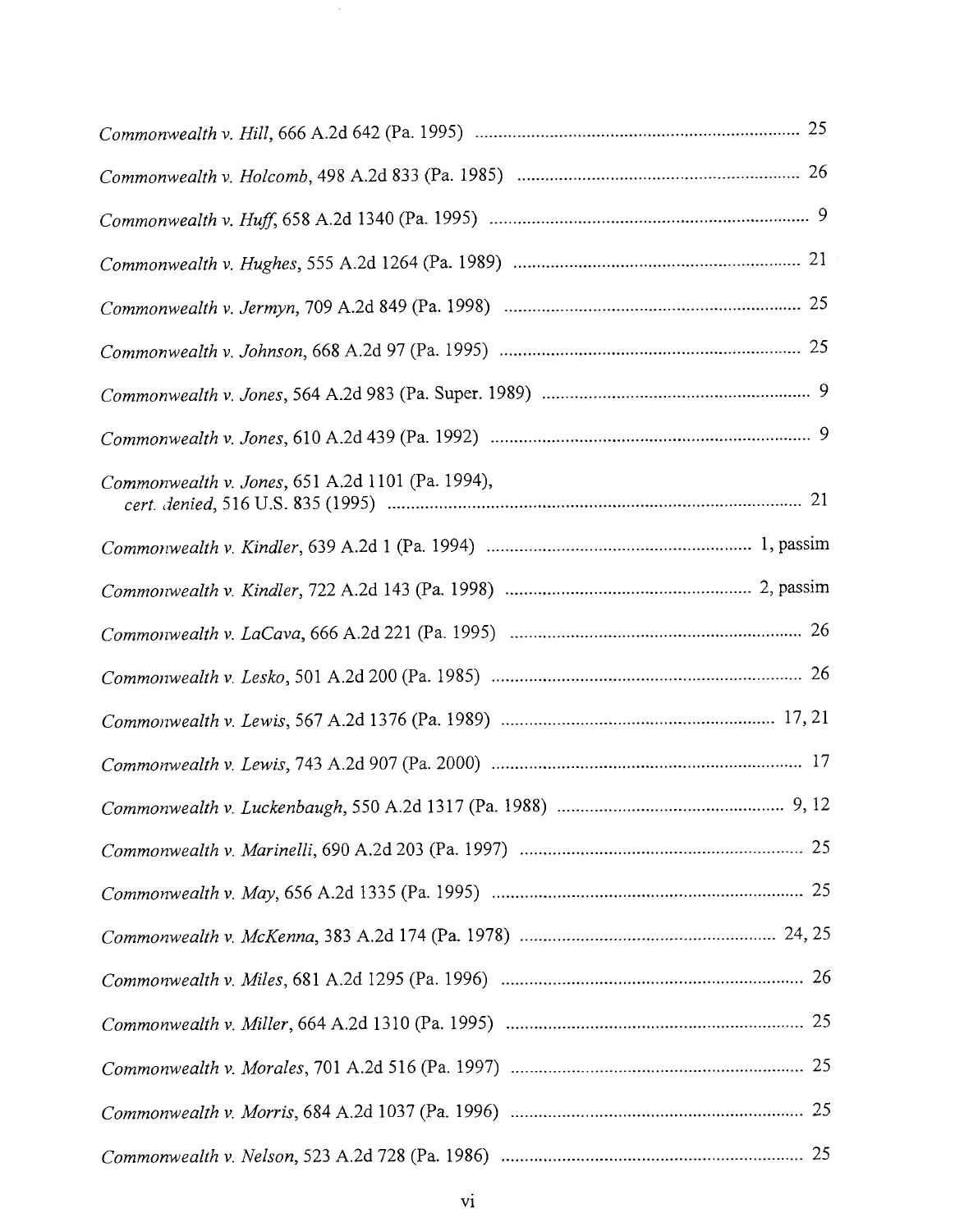$\mathcal{A}$ 

# **FEDERAL STATUTES**

# **STATE STATUTES**

|--|--|--|--|--|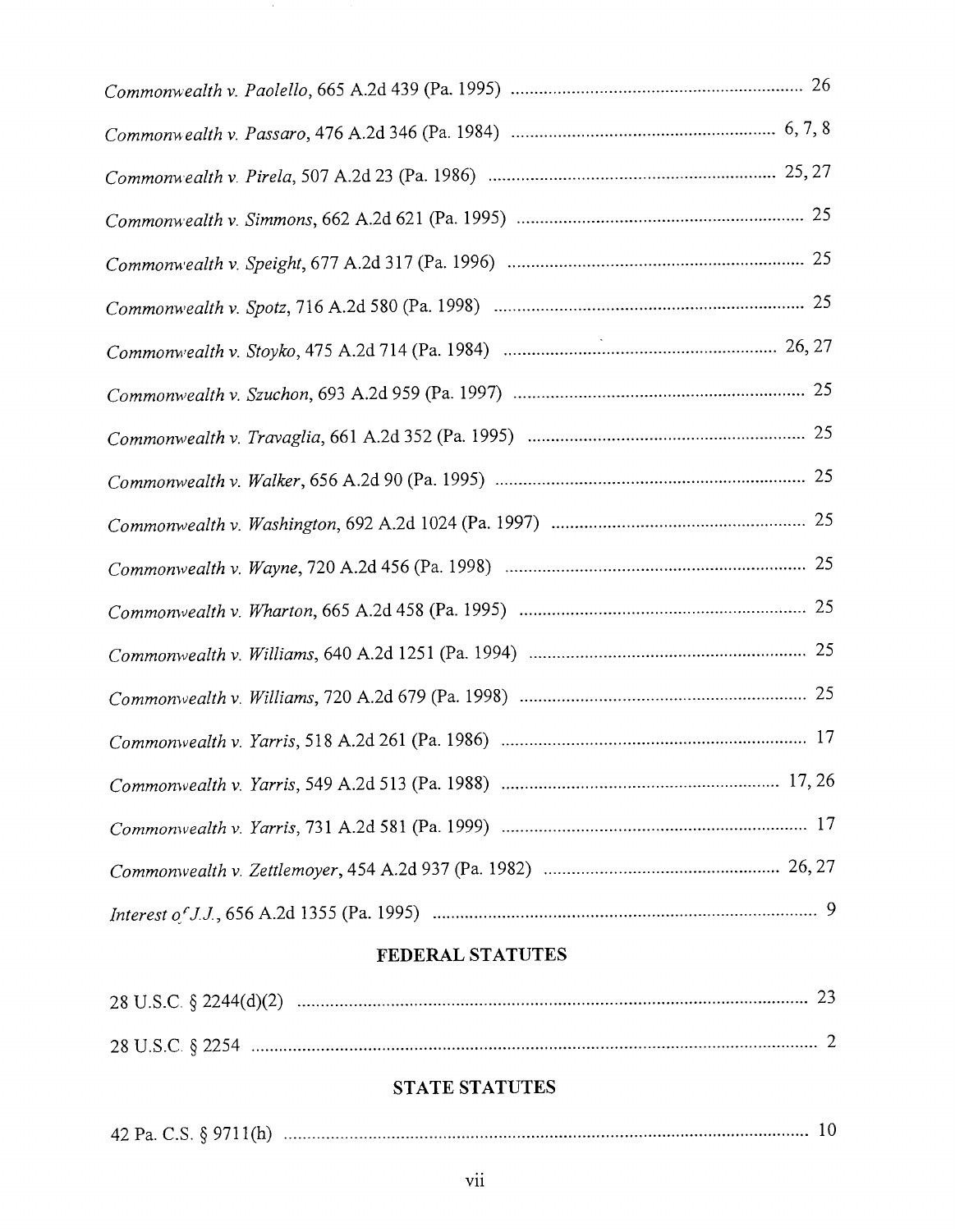### COUNTERSTATEMENT OF THE CASE

The evidence presented by the Commonwealth at the guilt phase of the trial was summarized by the Pennsylvania Supreme Court in *Commonwealth v. Kindler,* 639 A.2d 1 (Pa. 1994) (App. 79-104).<sup>1</sup> The jury convicted Mr. Kindler of first degree murder, kidnapping and conspiracy. Mr. Kindler was tried together with his co-defendant, Scott Shaw, who was also convicted of first degree murder and other charges. At a joint penalty phase proceeding, Mr. Shaw was sentenced to life and Mr. Kindler was sentenced to death.

Mr. Kindler filed post-verdict motions. On September 19, 1984, while the post-verdict motions were pending and prior to formal sentencing, he escaped from jail. The trial court granted the Commonwealth's motion to dismiss the post-verdict motions, and continued sentencing indefinitely. After Mr. Kindler was recaptured, he moved to reinstate the post-verdict motions. The trial court denied his motion, formally imposed the death sentence, and sentenced him on the remaining counts.

Mr. Kindler appealed to the Pennsylvania Supreme Court. The court ruled that, as a result of his escape, he had no right to review of any issues not encompassed in its limited, statutorily mandated review in capital cases. App. 85-87. Although, at the time of the escape, there was no clearly established fugitive forfeiture or waiver rule that would bar an appeal based on an escape while post-verdict motions were pending, the state high court nevertheless refused to consider any issues raised by Mr. Kindler on appeal. App. 82-83. Finding no error in its automatic review of the conviction and death sentence, the court affirmed. App. 97.

Mr. Kindler filed a petition for state post-conviction relief. The trial court dismissed the petition without holding a hearing. The Pennsylvania Supreme Court affirmed the denial of

<sup>&</sup>lt;sup>1</sup>Emphasis herein is supplied unless otherwise indicated.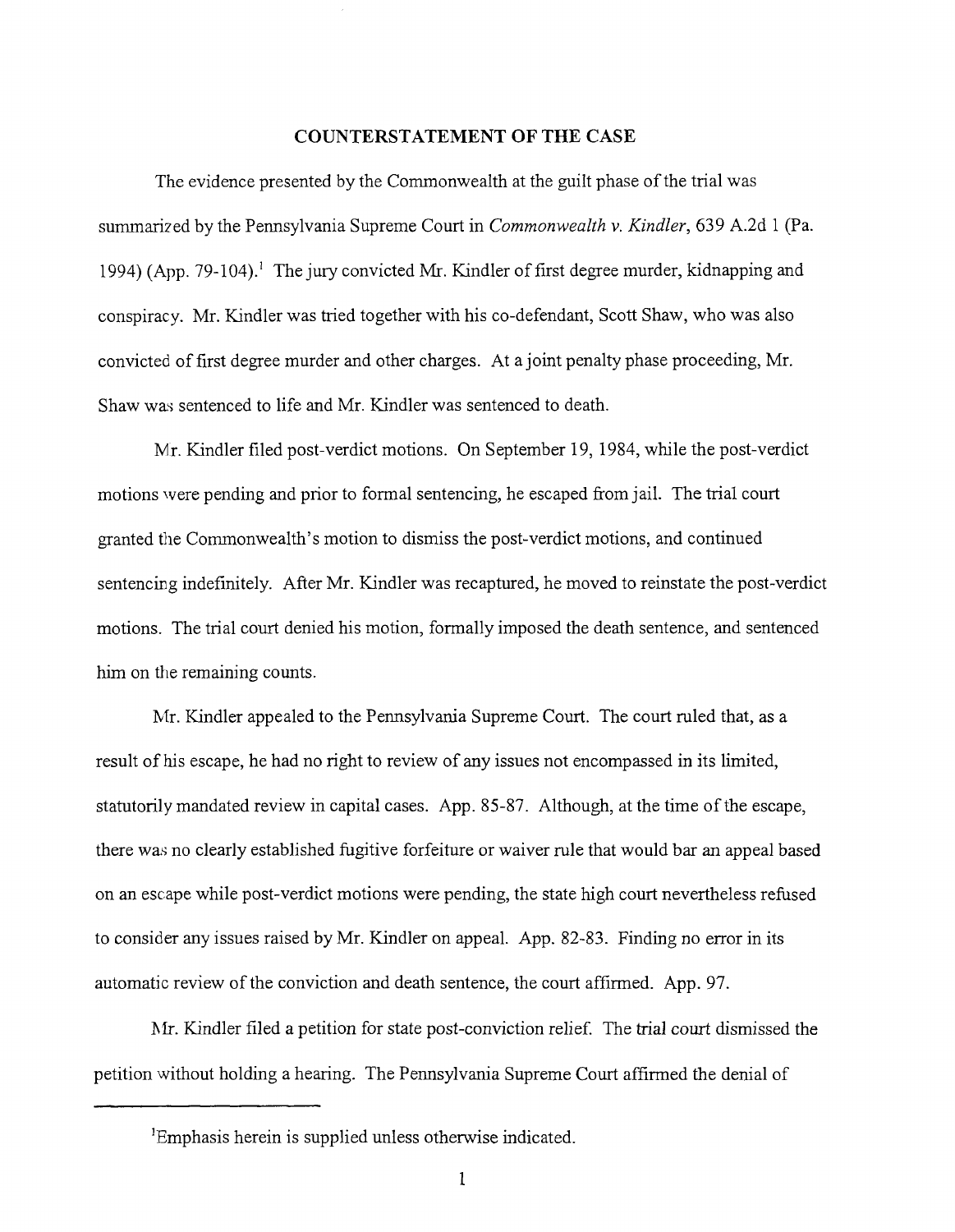relief, ruling that the claims presented by Petitioner were previously litigated on direct appeal. *Commonwealth v. Kindler,* 722 A.2d 143 (Pa. 1998) (App. 67-78).

Mr. Kindler filed a timely petition for writ of habeas corpus under 28 U.S.C. § 2254. Following briefing by the parties, the District Court entered a lengthy and thorough Memorandum and Order. *Kindler v. Horn,* 291 F. Supp. 2d 323 (E.D. Pa. 2003) (App. 54-66). The District Court found that there was no state procedural bar adequate to preclude federal habeas review of the merits, and that Mr. Kindler was entitled to relief from his death sentence on his claim under *Mills v. Maryland*, 486 U.S. 367 (1988), and his claim of prosecutorial misconduct in the context of the joint penalty phase proceedings. The District Court denied relief on his remaining claims.

The parties cross-appealed. Following briefing and oral argument, the Third Circuit unanimously affirmed the District Court's ruling on procedural default and affirmed the grant of sentencing relief, on slightly different grounds. While it affirmed the District Court's ruling on the *Mills* claim, the Third Circuit panel overturned the grant of relief for prosecutorial misconduct, but also granted relief on Mr. Kindler's claim that counsel was constitutionally ineffective at capital sentencing. *Kindler v. Horn,* 542 F.3d 70 (3d Cir. 2008) (App. 1-53).

 $\overline{2}$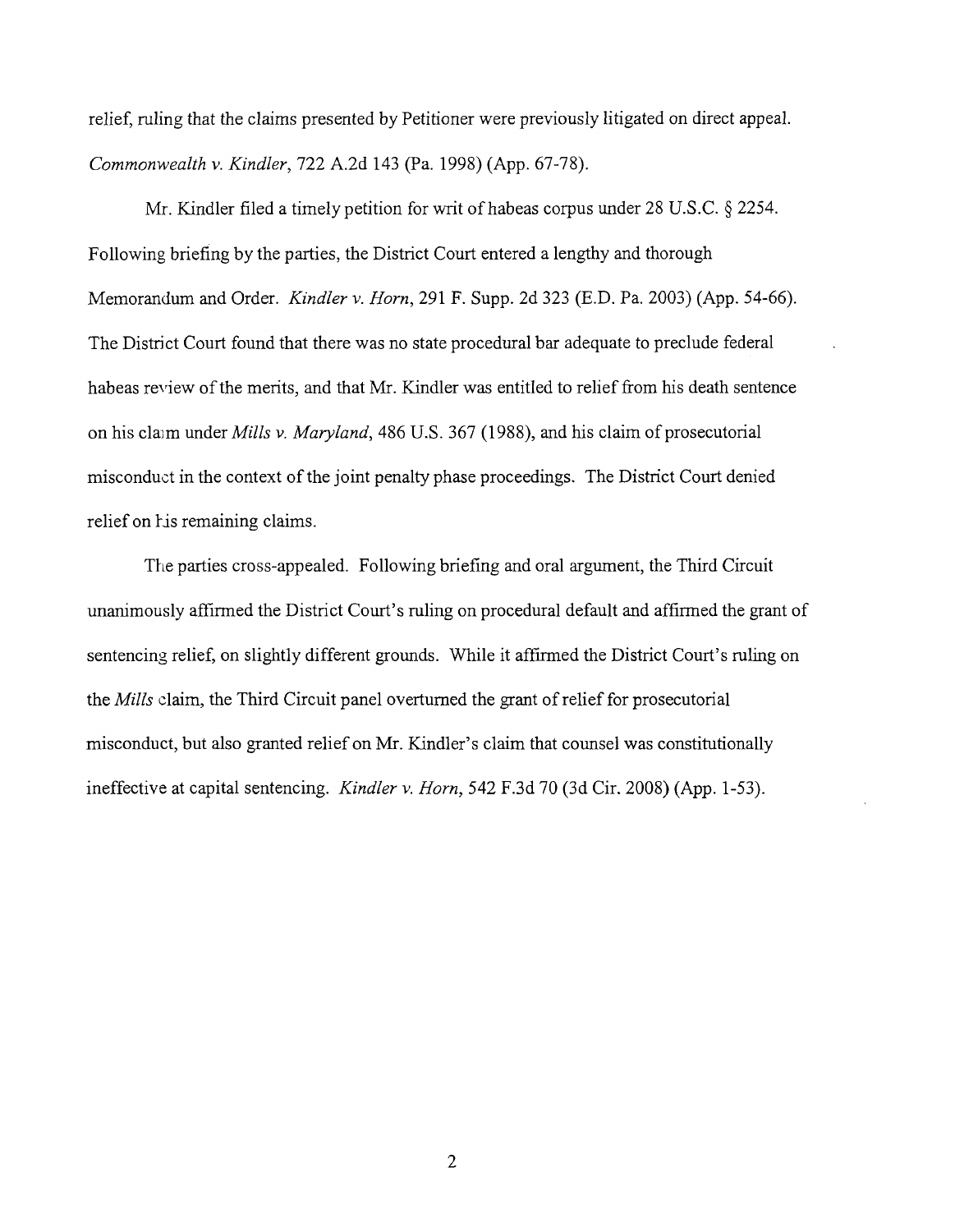#### REASONS FOR DENYING CERTIORARI REVIEW

## I. THE THIRD CIRCUIT CORRECTLY APPLIED LONGSTANDING PROCEDURAL DEFAULT LAW IN FINDING THAT THE STATE COURT'S APPLICATION OF A FUGITIVE FORFEITURE RULE THAT WAS NOT CLEARLY ESTABLISHED OR CONSISTENTLY APPLIED AT THE TIME OF THE DEFAULT WAS NOT ADEQUATE TO PRECLUDE FEDERAL HABEAS REVIEW OF THE MERITS OF **MR.** KINDLER'S CLAIMS.

The sole issue raised by Petitioners ("the Commonwealth") in the *Petition for Writ of Certiorari* ("PWC") concerns the Third Circuit's ruling on the procedural default question. Applying longstanding procedural default principles and Third Circuit precedent, the Third Circuit found that the fugitive forfeiture rule applied by the Pennsylvania Supreme Court to preclude review of Mr. Kindler's direct appeal and post-conviction claims was a *new* and *different* rule from that in existence at the time of the alleged default. As a result, the fugitive forfeiture rule was not "firmly established" or "consistently applied" and therefore was not an "adequate" state ground "sufficient to bar review of the merits" in federal court. App. 22.

The Commonwealth asserts that the Third Circuit's ruling raises an important question about the "role of discretion" with respect to procedural default. PWC at 7. But that assertion is based on mischaracterizations both of the rule applied in this case by the state court, and of the Third Circuit's decision on the procedural default question. When this underbrush is cleared away, it becomes clear that the Circuit merely applied longstanding procedural default principles to a long-ago shift by the Pennsylvania Supreme Court in its approach to appeals of recaptured prisoners. Therefore, the Third Circuit's ruling is both manifestly correct as an application of this Court's procedural default law, and insignificant in terms of the criteria governing this Court's exercise of certiorari review. That is particularly true because (a) the lower federal courts are familiar with state procedural rules and thus in the best position to assess adequacy,

3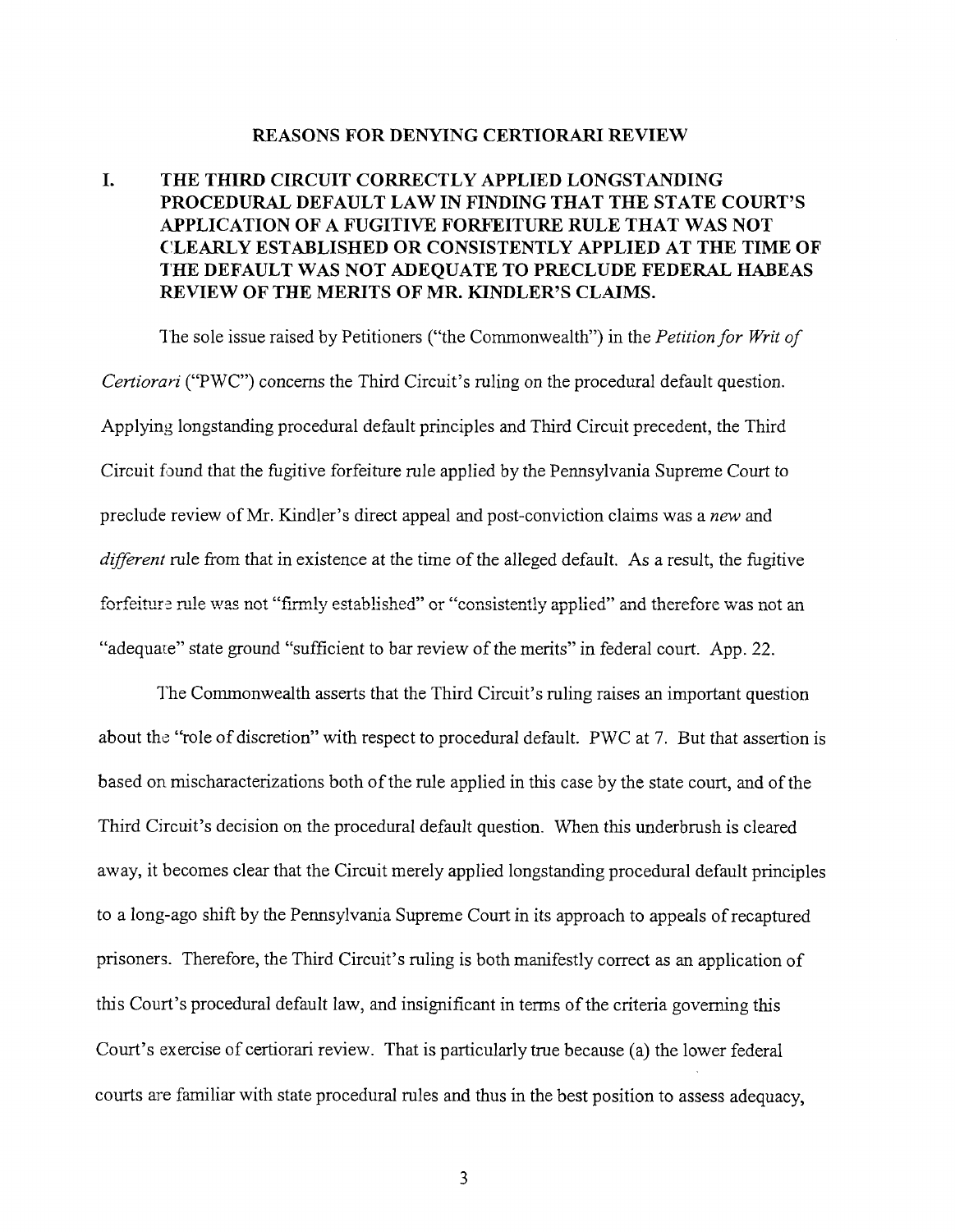*see infra* at 5 & n.5, and (b) the rule in question was rarely applied and no longer exists in the same form, depriving the adequacy issue of any broad significance. *See infra* at 8-9 n.6.

# **A. Governing Principles Regarding Procedural Default.**

In its current form, the doctrine of procedural default was first applied to federal habeas proceedings in *Wainwright v. Sykes,* 433 U.S. 72 (1977). Since that time, there have been few significant changes in the law of procedural default, contrary to the Commonwealth's assertion, PWC at 7, that development of procedural default law has been "uneven."<sup>2</sup>

"Procedural default" is a doctrine of comity that *sometimes* prevents a federal habeas court from ruling on the merits of a claim when the state court denied that claim on the basis of a state law procedural rule. Not all state procedural rules, however, prevent merits review by the federal habeas courts. Federal merits review may be barred only if, *inter alia,* the state court bar ruling is an *"adequate state ground." E.g., Lee v. Kemna,* 534 U.S. 362, 375 (2002); *Johnson v. Mississippi*, 486 U.S. 578, 587 (1986). A state procedural rule is an "adequate state ground" only if it is "firmly established" and "consistently and regularly applied" by the state courts. *Johnson,* 486 U.S. at 587; *see Ford v. Georgia,* 498 U.S. 411,423-24 (1991) (state procedural rule must be "firmly established and regularly followed" to bar federal habeas review); *James v. Kentucky,* 466 U.S. 341, 348 (1984) (rule must be "clear," "firmly established and regularly followed").

In applying these principles, a federal habeas court must make two preliminary determinations. First, the federal court must determine *what* procedural rule the state court applied as its basis for denying relief, because only a procedural rule that was *actually applied* by the state court can ever create a bar against federal merits review - rules that hypothetically *could*

<sup>&</sup>lt;sup>2</sup>Indeed, the Commonwealth cites no significant decision regarding the adequate state ground doctrine since *Ford v. Georgia,* 498 U.S. 411 (1991), nor have Respondent's counsel discovered any such decision.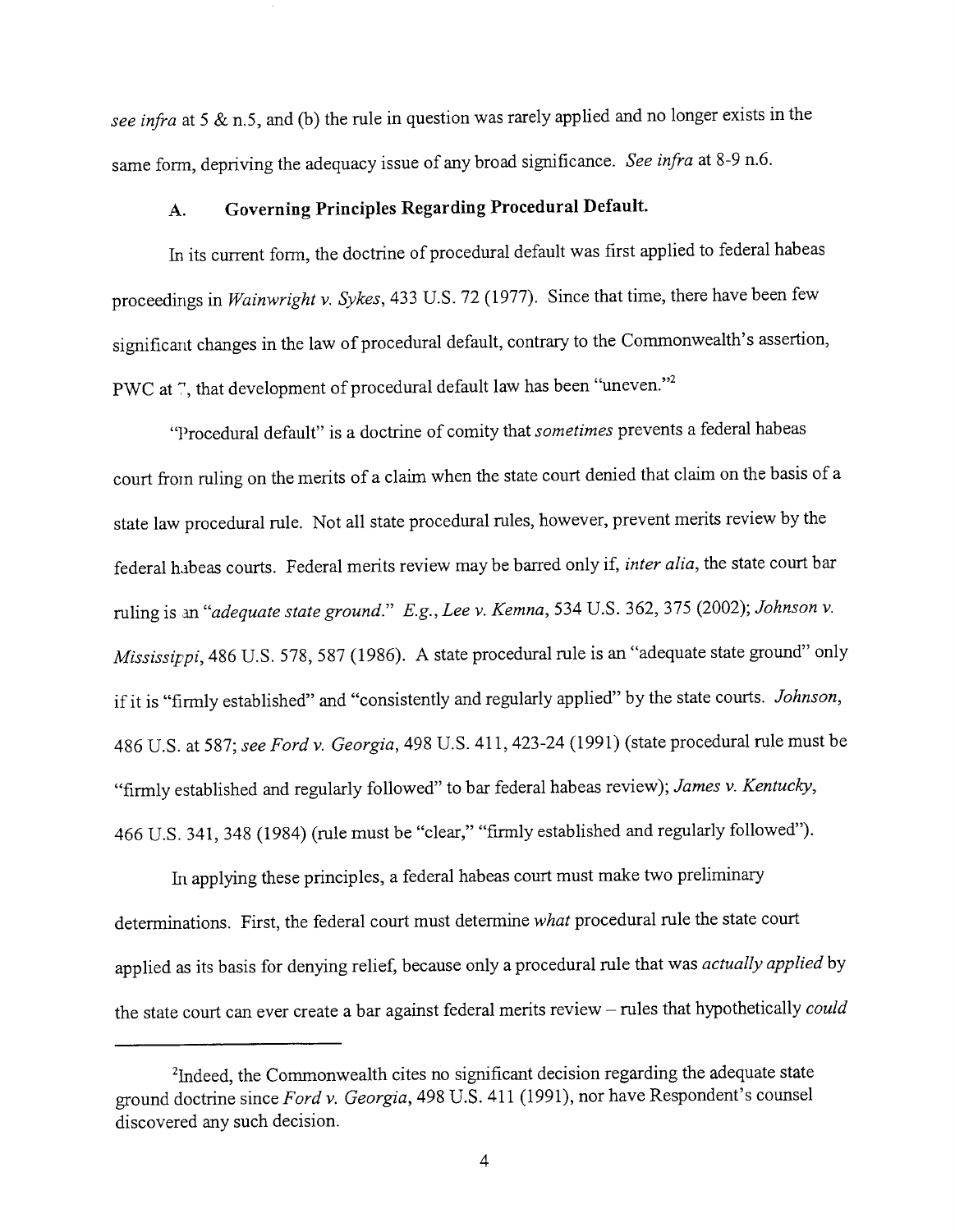have been applied by the state court, but were not, are irrelevant.<sup>3</sup>

Second, the federal court must determine *when* the state court procedural default occurred. Only procedural rules that are "firmly established and regularly followed" *at the time of the state court procedural default* can be "adequate." In other words, habeas courts look to the state of the law at the time when the petitioner took or failed to take the action that eventually resulted in the state court bar against his claims, *not* the (usually later) date when the state court actually held the claims to be barred.<sup>4</sup> This Court has "repeatedly recognized [that] the courts of appeals and district courts are more familiar than we with the procedural practices of the States in which they regularly sit," and therefore are in the best position to assess adequacy. *Lambrix v. Singletary*, 520 U.S. 518, 525 (1997) (declining to address procedural bar issue).<sup>5</sup>

As described below, and as the Court of Appeals found, there is no "adequate state ground" under these well-established principles of federal law.

*"E.g., Ford,* 498 U.S. at 423-24 (contemporaneous objection rule not adequate because not firmly established and regularly followed at time, prior to trial, when defendant failed to object); *Terrell v. Morris,* 493 U.S. 1, 2 (1989) (per curiam) (rule requiring claims be raised on direct appeal not adequate because not firmly established and regularly followed at time of direct appeal).

*~Accord id. at* 547 (O'Connor, J., dissenting) ("As the Court points out, the Court of Appeals is better suited to evaluating matters of state procedure [relevant to procedural bar issues] than are we"); *Selvage v. Collins,* 494 U.S. 108, 110 (1990) (per curiam) (remanding to Court of Appeals for determination of procedural bar issue because Court of Appeals "is more familiar with [state] law than we are"); *Rummel v. Estelle,* 445 U.S. 263,267 n.7 (1980) (rejecting state's procedural bar argument by "[d]eferring to the Court of Appeals interpretation of Texas law").

*<sup>:~</sup>See Harris v. Reed,* 489 U.S. 255, 262, 265 n.12 (1989) (state court procedural bar rule may bar federal merits review "only if the last state court rendering a judgment in the case rests its judgment on the [rule]"; "if the state court ... chooses not to rely on a procedural bar ..., there is no basis for a federal habeas court's refusing to consider the merits of the federal claim"); *Caldwell v. Mississippi,* 472 U.S. 320, 327 (1985) ("The mere existence of a basis for a state procedural bar does not [bar federal merits review]; the state court must actually have relied on the procedural bar as an independent basis for its disposition of the case.").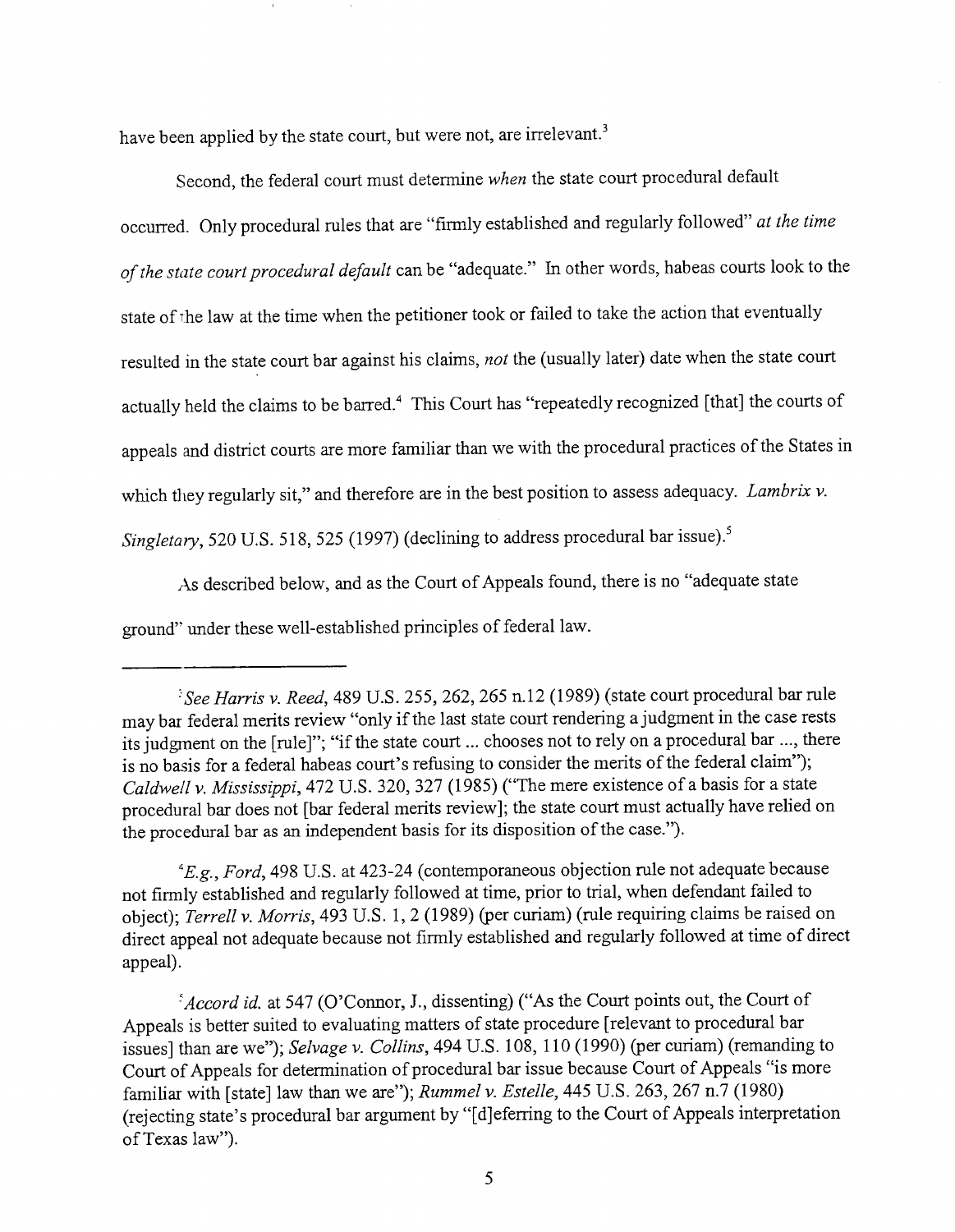#### **B. Pennsylvania's Treatment of Appeals by Recaptured Fugitives.**

Over time, Pennsylvania's treatment of appeals by recaptured fugitives has undergone several marked changes. Much of this history, with which the Third Circuit is intimately famiiiar, ts recounted in *Doctor v. Waiters,* 96 F.3d 675, 685-86 (3d Cir. I996), which was followed by the Third Circuit in *Kindler.*

As of 1984, the leading Pennsylvania decisions regarding the fugitive waiver rule were *Common~vealth v. Galloway,* 333 A.2d 741 (Pa. 1975), and *Commonwealth v. Passaro,* 476 A.2d 346 (Pa. 1984). Review of those cases demonstrates that there was no firmly established role in 1984 that a fugitive had forfeited or waived his right to appellate review if he was recaptured prior to his appeal having been dismissed or quashed.

*In Galloway,* the defendant escaped while his post-verdict motions were pending. The trial court dismissed the motions with prejudice. Galloway escaped again while his appeal was pending, and the Commonwealth moved to dismiss the appeal. Galloway was again returned to custody, and the Pennsylvania Supreme Court considered both the merits of the appeal and the Commonwealth's motion to dismiss. *Galloway,* 333 A.2d at 742.

The *Galloway* court noted that an appellate court can dismiss the appeal of a defendant who is a fugitive from justice because such a person "by escaping, has placed himself beyond the jurisdiction and control of the court, and, hence, might not be responsive to the judgment of the court." *Id.* The court determined, however, that this rule did not apply to Galloway, because he had been returned to custody:

*Since* Galloway is no *longer* a fugitive from *justice* and is now *subject to the jurisdiction of this Court,* he will be responsive to any judgment this Court renders. Therefore, this Court has no basis upon which to grant a motion to dismiss the appeal at this juncture. Hence, the Commonwealth's motion to dismiss the appeal will be denied.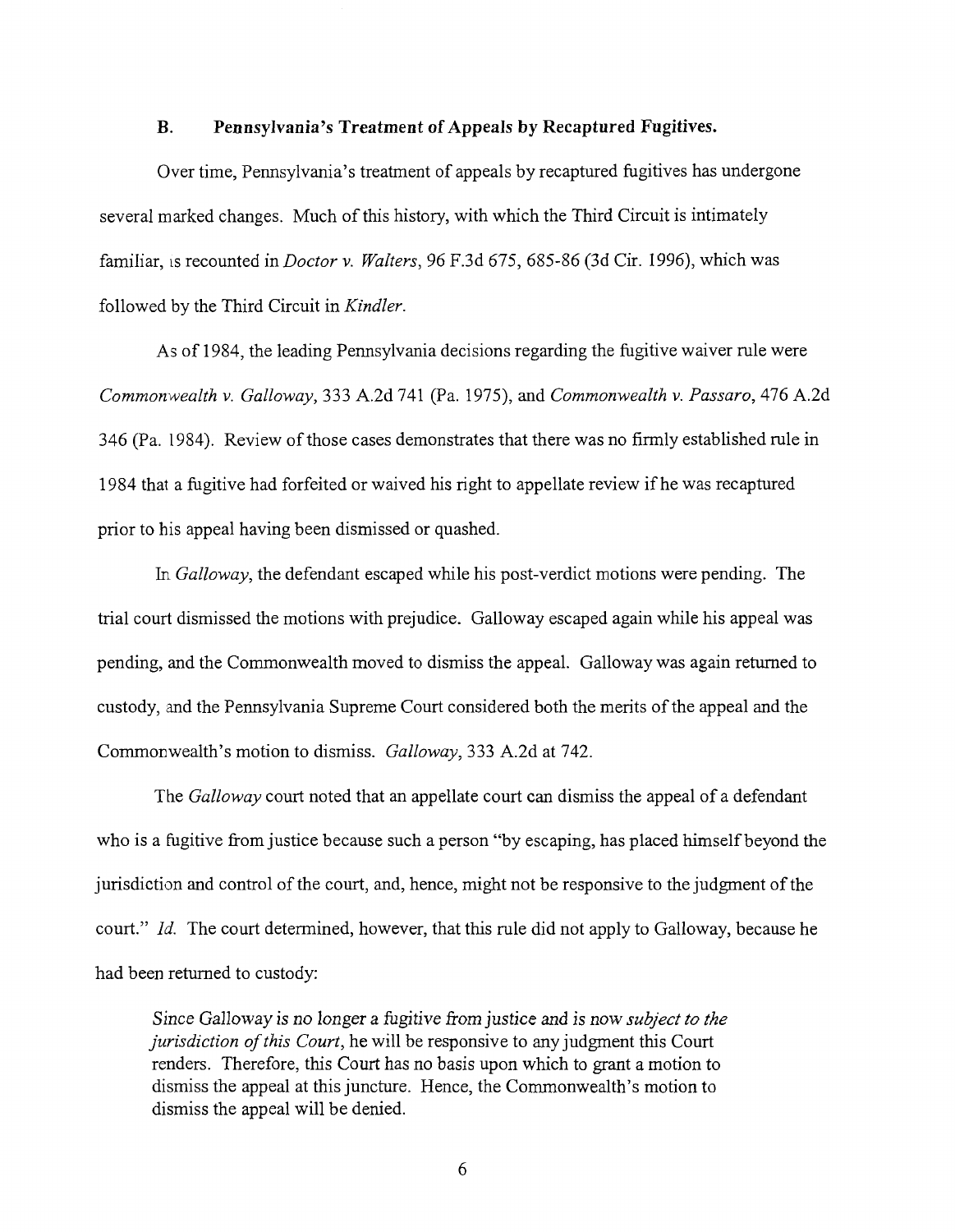*Id.* The Court then remanded to the trial court to consider Galloway's post-verdict motions. *Id.*

*(falloway thus adopted a straightforward "jurisdictional" rule – if the defendant was* returned to custody while his appeal was pending, the appeal would go forward. As the Third Circuit r.oted in *Doctor,* "After *Galloway,* Pennsylvania's ... courts consistently recognized their discretion to hear a properly filed appeal as long as the criminal defendant had returned to the jurisdiction before the appeal was dismissed." *Doctor,* 96 F.3d at 685 (citing *Commonwealth v. Jones,* 564 A.2d 983,985 (Pa. Super. 1989); *Commonwealth v. Milligan,* 452 A.2d 1072 (Pa. Super. 1982); *Commonwealth v. Harrison*, 432 A.2d 1083 (Pa. Super. 1981); *Commonwealth v. Albert,* 393 A.2d 991 (Pa. Super. 1978); *Commonwealth v. Borden,* 389 A.2d 633 (Pa. Super. 1978); *Commonwealth v. Boyd,* 366 A.2d 934 (Pa. Super. 1976); *Commonwealth v. Barton,* 352 A.2d 84 (Pa. 1975)). Because Mr. Kindler was returned to the jurisdiction before his appeal or even his post-verdict motions were dismissed, under *Galloway* his appeal would have been heard.

*Im Passaro, the* defendant escaped while his appeal was pending. The Superior Court granted the Commonwealth's motion to dismiss the appeal, and denied the defendant's motion to reinstate the appeal after he was apprehended. The defendant then appealed to the Pennsylvania Supreme Court. *Passaro,* 476 A.2d at 347-48.

The Supreme Court first ruled that the Superior Court acted properly in dismissing the appeal when the defendant was a fugitive. *Passaro,* 476 A.2d at 348. The Supreme Court then ruled that the Superior Court also properly denied reinstatement of the appeal, because the defendant had forfeited his appeal by escaping during the pendency of the appeal:

[A] defendant who elects to escape from custody forfeits his right to appellate review. It would be unseemly to permit a defendant who has rejected the appellate process in favor of escape to resume his appeal merely because his

 $\overline{7}$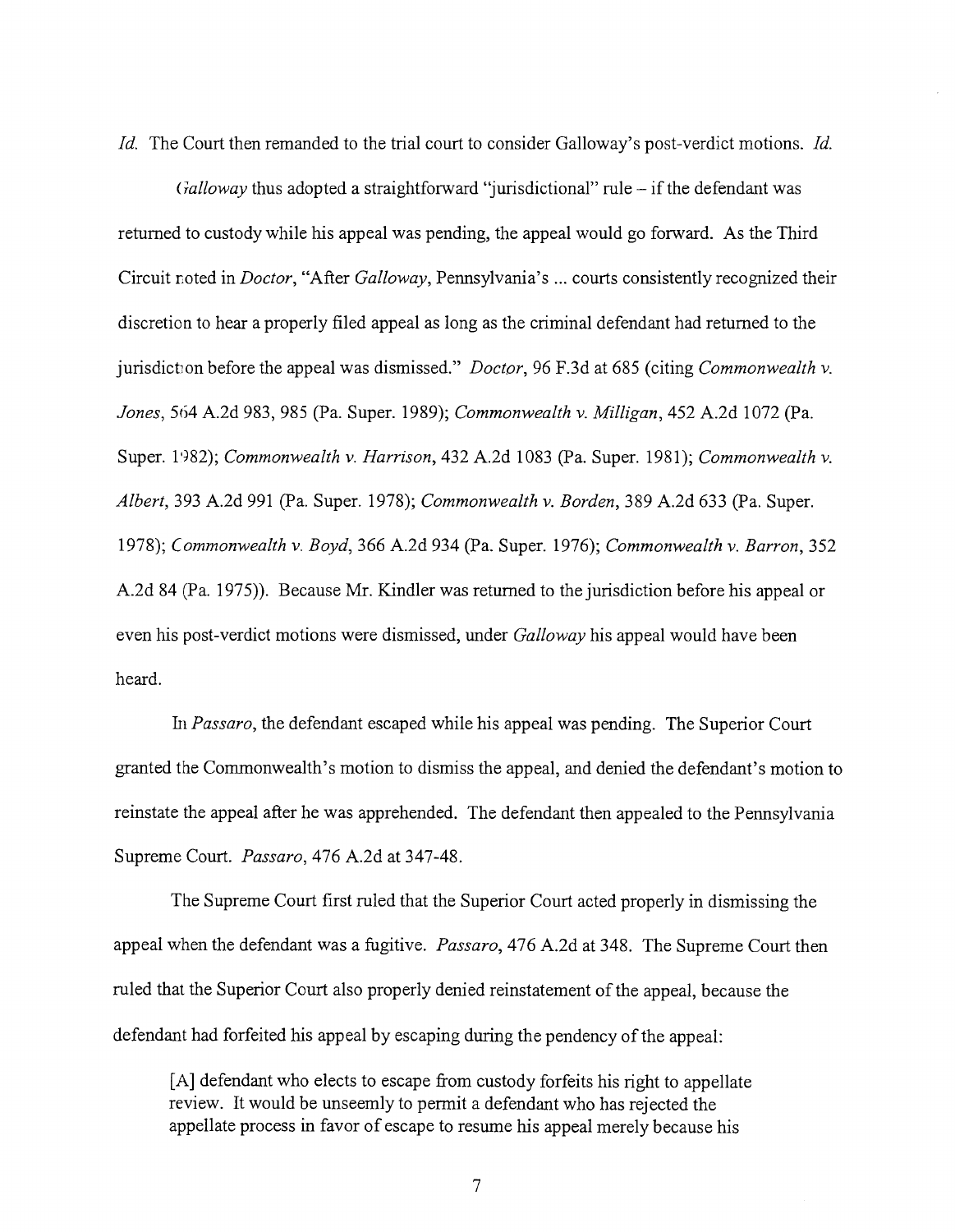escape proved unsuccessful....

*Passaro,* 476 A.2d at 349.

Reviewing these decisions, the Third Circuit noted that *Passaro* did not overrule

*Galloway,* but rather distinguished *Galloway* on the ground that in *Passaro* the appeal had been

dismissed while the defendant was a fugitive, whereas in *Galloway* the appeal had not been

dismissed. *Doctor,* 96 F.3d at 685. Accordingly, the Third Circuit concluded that, as of *1986,*

Pennsylvania fugitive waiver law did not "firmly establish" that the absolute forfeiture rule of

*Passaro* applied to a prisoner (like Mr. Kindler) who escaped but was returned to custody prior to

the filing of an appeal:

Pennsylvania's fugitive forfeiture rule after *Passaro* can described as follows: if the defendant is returned to custody while his appeal is pending, an appellate court has the discretion to hear the appeal, but if the defendant is returned to custody after the appeal is dismissed an appellate court lacks the discretion to reinstate and hear the appeal.

It is clear from these decisions, which reflect the state of the law at the time of petitioner's escape, that Pennsylvania law afforded appellate courts different degrees of discretion depending on the posture of the appeal upon a former fugitive's return to custody. Pennsylvania law had never confronted the situation that arises in the instant case where petitioner's flight had ended and custody had been restored before the appellate process was ever initiated. Thus, it was not "firmly established" that Pennsylvania courts lacked the discretion to hear an appeal first filed after custody had been restored. Under the *Galloway* rationale a court would have the discretion to hear an appeal filed by such a defendant because the defendant would be in custody during the entire pendency of his appeal and subject to the enforcement of any order entered as a result thereof.... Therefore, the state courts in this case did not rely on an "adequate" procedural rule to deny petitioner a review of his appeal on the merits.

*Doctor*, 96 F.3d at 685-86.<sup>6</sup>

<sup>6</sup>Since *Passaro,* Pennsylvania's fugitive waiver rule has undergone several changes. Although not directly relevant to the issue whether the rule applied here was firmly established in 1984, familiarity with these changes may make the *Kindler* decisions more comprehensible. They also show that the rule applied here was extant only during a brief window in the late 1980s and early 1990s. While the Third Circuit's ruling is clearly correct, there is also no need for this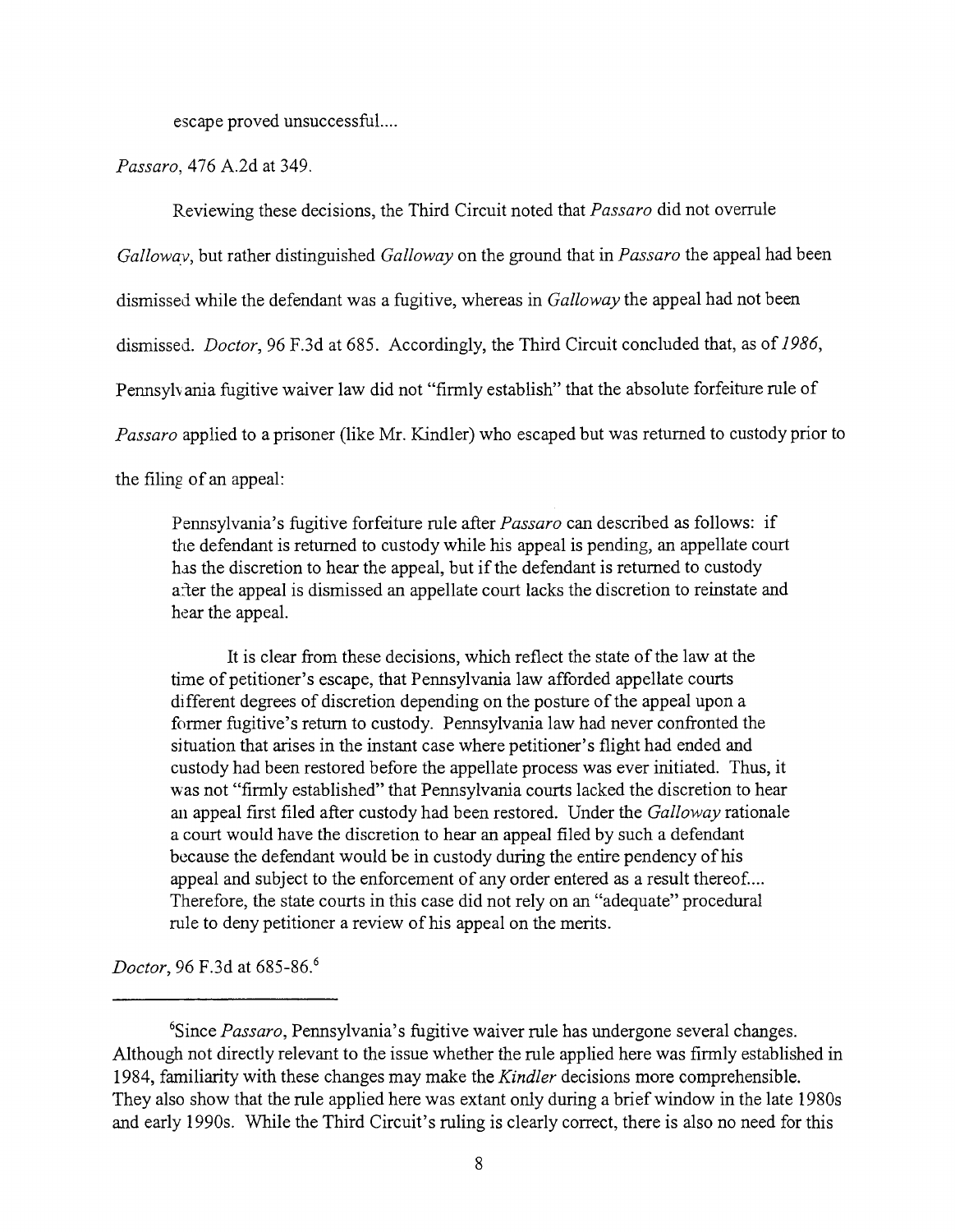### **C. The State Court Procedural Ruling in this Case.**

As stated above, proper application of the adequate state ground doctrine requires identification of: (1) the rule applied by the state court; and (2) the time of the state court default.

I. On direct appeal, the Pennsylvania Supreme Court noted it had previously

established a "general rule" that "defendants who are fugitives from justice *during the appellate*

*process* have no right to any appellate review, even though they have been recaptured and

returned to the custody of Pennsylvania." App. 82 (citing *Passaro).* The Pennsylvania Supreme

Court, however, made clear that this *Passaro* rule *did not apply to Petitioner,* because he had *not*

escaped during the pendency of the appeal:

Here, however, Appellant's fugitive status did *not* take place *during the pendency of an appeal before us.* Rather, it took place while the trial court was considering Appellant's post-verdict motions and the question becomes whether the trial court

Court to grant certiorari to review the Third Circuit's application of estabIished procedural default principles to a rarely used rule that no longer exists.

As *Doctor* noted, the application *of Passaro* to a person who escapes during trial court proceedings but is returned to custody prior to direct appeal remained an open question for some time after Passaro was decided. In *Commonwealth v. Luckenbaugh*, 550 A.2d 1317 (Pa. 1988) (per curiam), the Court first applied *Passaro* to that situation. *See Commonwealth v. Jones,* 564 A.2d 983, 985-87 (Pa. Super. 1989) (en banc) *(Luckenbaugh* effectively overruled *Galloway,* applying *Passaro* for the first time to a defendant in these circumstances). In *Commonwealth v. Jones,* 610 A.2d 439, 441 (Pa. 1992), the Pennsylvania Supreme Court confirmed this reading of *Luckenbaugh,* holding that escape at any time post-trial is an absolute and irrevocable forfeiture of the right to appeal. In *Commonwealth v. Huff,* 658 A.2d 1340, 1341-42 (Pa. 1995), the Court retreated from this absolute forfeiture rule, finding no irrevocable forfeiture where the defendant escaped and was recaptured prior to sentencing, and the trial court exercised its discretion to consider the defendant's post-verdict motions. In *Interest of J.J.,* 656 A.2d 1355 (Pa. 1995), the Court held in a juvenile case that an appellate court has the discretion to consider an appeal if the defendant has been returned to custody, even if the defendant escaped during the appellate process. As the Court noted in *Commonwealth v. Deemer,* 705 A.2d 827, 829 n.2 (Pa. 1997), *Huff and J.J.* effectively overruled the absolute forfeiture rule *of Jones. In Deemer,* the Court completed that process, explicitly rejecting *Jones'* "absolute... forfeiture" *rule,* and allowing a defendant to pursue an appeal as long as his time for doing so had not expired during the time he was a fugitive. *Deemer,* 705 A.2d at 829. The *Kindler* direct appeal was decided during the brief ascendency of the *Jones* absolute forfeiture rule.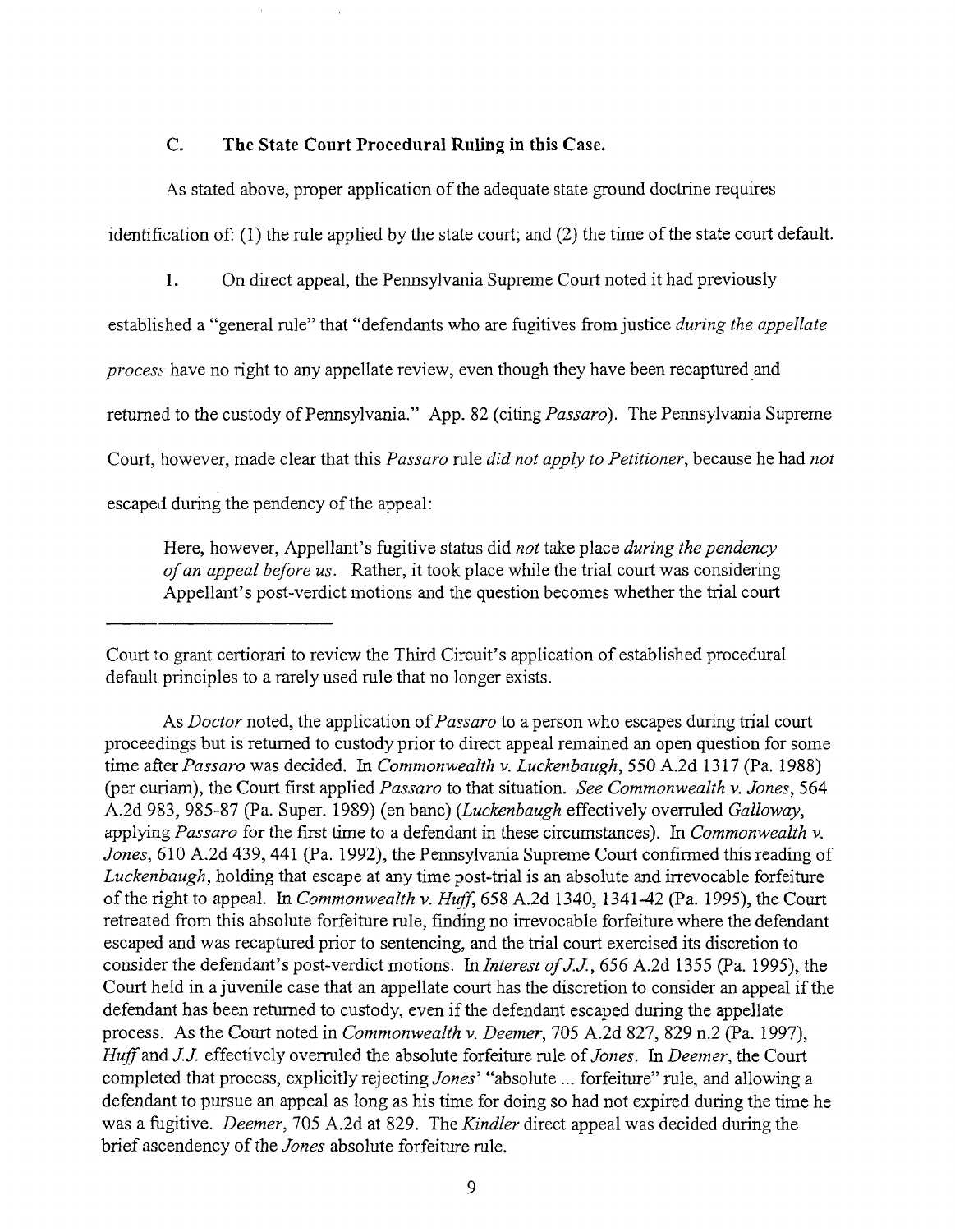has authority to dismiss such motions as a response to an Appellant's flight.

App. 83.

After reviewing related federal decisions, the Pennsylvania Supreme Court fashioned the following rule for this situation:

[T]rial courts, when faced with a defendant in fugitive status, ... have every right to fashion an appropriate response which can include the dismissal of pending post-verdict motions. Our review of that action is limited to determining whether the flight has a connection with the court's ability to dispose the defendant's case and whether the sanction imposed in response to the flight is reasonable under the circumstances.

App. 84. Applying that *new* rule, the Pennsylvania Supreme Court found that the trial court had been justified in dismissing Petitioner's post-verdict motions. App. 84-87. Because, under the trial court's bar ruling, Petitioner had failed to "preserve[]" any "allegations of error," the Pennsylvania Supreme Court limited its appellate review to the automatic review mandated by the capital sentencing statute. App. 85-87 and n.4 (citing and quoting 42 Pa. C.S.  $\S$  9711(h)). *See also* App. 77-78 n. 13 (on post-conviction appeal, Pennsylvania Supreme Court describes the rule applied on direct appeal as one of fugitive forfeiture).

2. As stated above, the "time of the state court procedural default" is when Petitioner took the action that resulted in a state court bar against his claims - *i.e.*, when he escaped on *September 19, 1984.* As the Third Circuit explained here and in *Doctor,* the "time of the state court procedural default" under these circumstances is the time of the escape. App. 21-22; *Doctor*, 96 F.3d at 684 (the relevant date for determining "whether the rule was firmly established and regularly applied, [was] *not* in *1993* when the Superior Court relied upon it [to bar the claims], but rather as of the date of the waiver that allegedly occurred *when Doctor escaped in 1986."); see also* n.4, *supra.*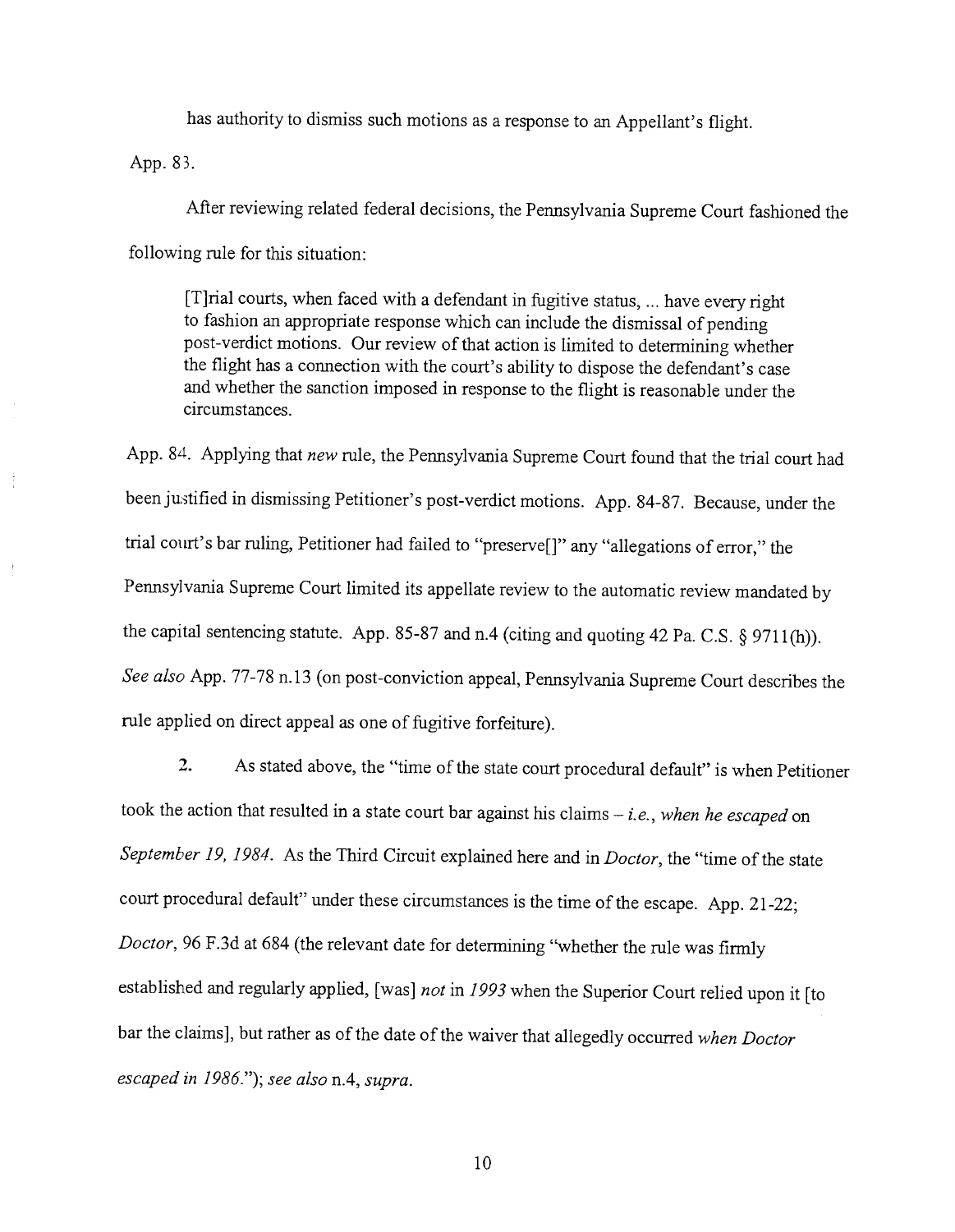### **D. The Third Circuit Correctly Found that the Procedural Bar Ruling Was Not Adequate to Preclude Federal Habeas Review of the Merits.**

As the Third Circuit made clear, its analysis of the procedural default issue in *Kindler* was "controlled by our analysis in *Doctor."* App. 21. The more extensive analysis of the issue in *Doctor* is therefore critical to any accurate understanding of Kindler.<sup>7</sup>

.~.s discussed in Part B, *supra,* in *Doctor* the Third Circuit conducted a thorough analysis of Penn sylvania's decisions in the fugitive forfeiture area. Based on that review, the Third Circuit determined that Pennsylvania had applied three different rules.

Fhe first, or *Galloway* rule, allowed a former fugitive's appeal to be heard as long as he was returned to custody before the appeal was dismissed. In *Galloway* itself, the Pennsylvania Supreme Court "held that there was *no basis* to dismiss the defendant's appeal because he was in custody when the case was actually argued and would therefore be subject to the jurisdiction of the court and thus responsive to any judgment entered." *Doctor*, 96 F.3d at 685. Following *Galloway*, Pennsylvania courts had and frequently exercised the "discretion to hear a properly filed appeal as long as the criminal defendant had returned to the jurisdiction before the appeal was dismissed." *Id.* (citing cases).

The second, or *Passaro* rule, explicitly stated that this discretion to hear an appeal was eliminated if the appeal was actually dismissed before the fugitive was returned to custody- in that situation, the escape represented an *absolute forfeiture* of the right to appeal. Importantly, however, under *Passaro* the *Galloway* rule still applied if the fugitive was returned to custody before the appeal was dismissed. As *Doctor* explained,

Pennsylvania's fugitive forfeiture rule after Passaro can [be] described as follows:

<sup>7</sup>Tellingly, the Commonwealth ignores *Doctor,* aside from a citation with a parenthetical in a footnote. PWC at 10 n.3.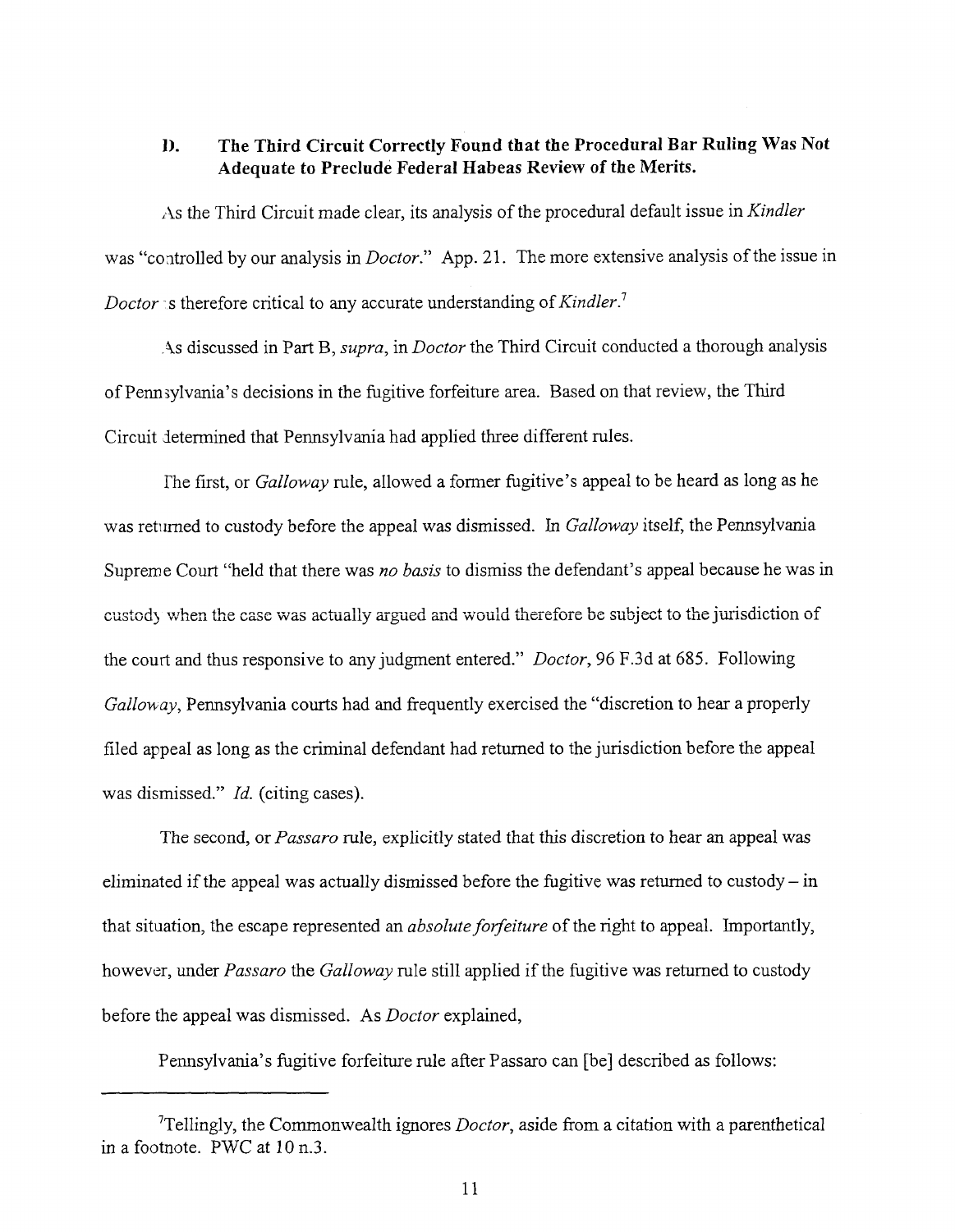if the defendant is returned to custody while his appeal is pending, an appellate court has the discretion to hear the appeal, but if the defendant is returned to custody after the appeal is dismissed an appellate court lacks the discretion to reinstate and hear the appeal.

*Doctor, 96* F.3d at 685.

The third, or *Luckenbaugh* rule, extended the *"Passaro* forfeiture analysis ... to a defendant who escaped and returned to custody during the pendency of his appeal." *Doctor,* 96 F.3d at 686, *citing Commonwealth v. Luckenbaugh,* 520 Pa. 75, 550 A.2d 1317 (1988).

Doctor fled in 1986, *Doctor,* 96 F.3d at 678, while the *Passaro* rule was extant. He was recaptured in 1992, and sentenced. He then attempted to appeal his conviction, but the appeal was dismissed on the basis of the *(Luckenbaugh)* fugitive forfeiture rule. *Id.* As the Third Circuit explained, the procedural bar rule was inadequate, *not* because it involved an exercise of discretion, but because Pennsylvania had *changed* from the *Galloway/Passaro* rule in which appeals in that posture were frequently allowed, to the *Luckenbaugh* absolute forfeiture rule, and retroactively applied that absolute forfeiture rule to dismiss the appeal:

[A]t the time of [Doctor's] escape, ... Pennsylvania law afforded appellate courts different degrees of discretion depending on the posture of the appeal upon a former fugitive's return to custody. Pennsylvania law had never confronted the situation that arises in the instant case where petitioner's flight had ended and custody had been restored before the appellate process was ever initiated. Thus, it was not "firmly established" that Pennsylvania courts lacked the discretion to hear an appeal first filed after custody had been restored. Under the *Galloway* rationale a court would have the discretion to hear an appeal filed by such a defendant because the defendant would be in custody during the entire pendency of his appeal and subject to the enforcement of any order entered as a result thereof. Furthermore, ... it was unclear, until the Pennsylvania Supreme Court's decision in *Commonwealth v. Luckenbaugh,* 520 Pa. 75, 550 A.2d 1317 (1988), whether the *Passaro* forfeiture analysis even applied to a defendant who escaped and returned to custody during the pendency of his appeal. Therefore, the state courts in this case did not rely on an "adequate" procedural rule to deny petitioner a review of his appeal on the merits.

*Doctor,* 96 F.3d at 685-86.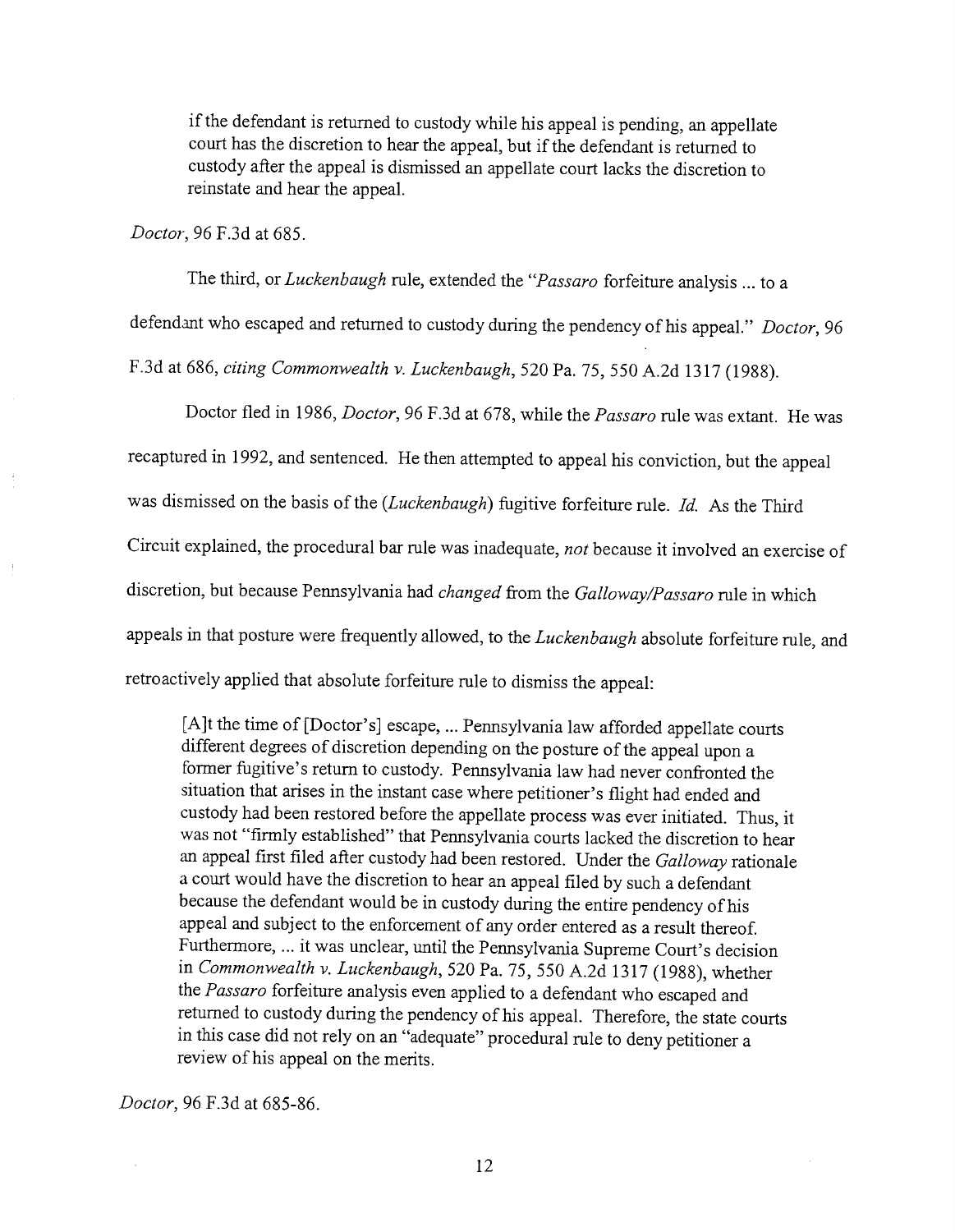The procedural history *of Kindler* is almost identical to *Doctor.* Mr. Kindler escaped from custody in 1984, while *Galloway/Passaro* was extant. Pending post-verdict motions were dismissed. After he was returned to the jurisdiction in *1991,* he was sentenced and attempted to appeal. The Pennsylvania Supreme Court extended the *Luckenbaugh* rule to apply to this situatior, and dismissed the appeal on the basis of the fugitive forfeiture rule. App. 82-87; *see*

App. 77-78 n.13.<sup>8</sup>

As the Third Circuit explained, this retroactive extension *of Luckenbaugh* was not

adequate to preclude federal habeas review. Critically, because the *Galloway* jurisdictional rule

applied at the time of the escape, the absolute fugitive forfeiture rule was inadequate:

*Galloway ...* underscores a critical distinction between dismissed post-verdict motions and a dismissed final appeal. That distinction arises from the fact that after an appeal is dismissed, a court no longer retains jurisdiction. However, appellate courts can exercise jurisdiction after post-verdict motions are dismissed, and they therefore can exercise discretion to hear the claims of defendant's appeal.... When Kindler escaped in 1984, *Galloway* had not been overruled. Accordingly, the state trial court still had discretion to reinstate his post-verdict motions. Accordingly, we conclude that, under *Doctor,* Pennsylvania's fugitive waiver law did not preclude the district court from reviewing the merits of the claims raised in Kindler's habeas petition.

# App. 23.

The Third Circuit's ruling is a classic application of this Court's procedural default law.

<sup>&</sup>lt;sup>8</sup> Alternatively, the Pennsylvania Supreme Court's decision could be read not as an extension *of Luckenbaugh,* but as a completely *new* rule - applicable to an escape while the proceedings are in the trial court – that permitted the trial court to "fashion an appropriate" response" to the escape, including "dismissal of pending post-verdict motions," and limited review of the trial court's ruling "to determining whether the flight has a connection with the court's ability to dispose of the case and whether the sanction imposed in response to the flight is reasonable under the circumstances." App. 84. Such a rule was not even remotely in existence in 1984, and therefore clearly was not "firmly established" at the time of the default. Whether the state court's ruling is viewed as an extension *of Luckenbaugh* or a brand new rule, it is inconsistent with the jurisdictional rationale of *Galloway and Passaro -* that the appeal could proceed as long as the defendant was returned to the jurisdiction before his appeal was dismissed.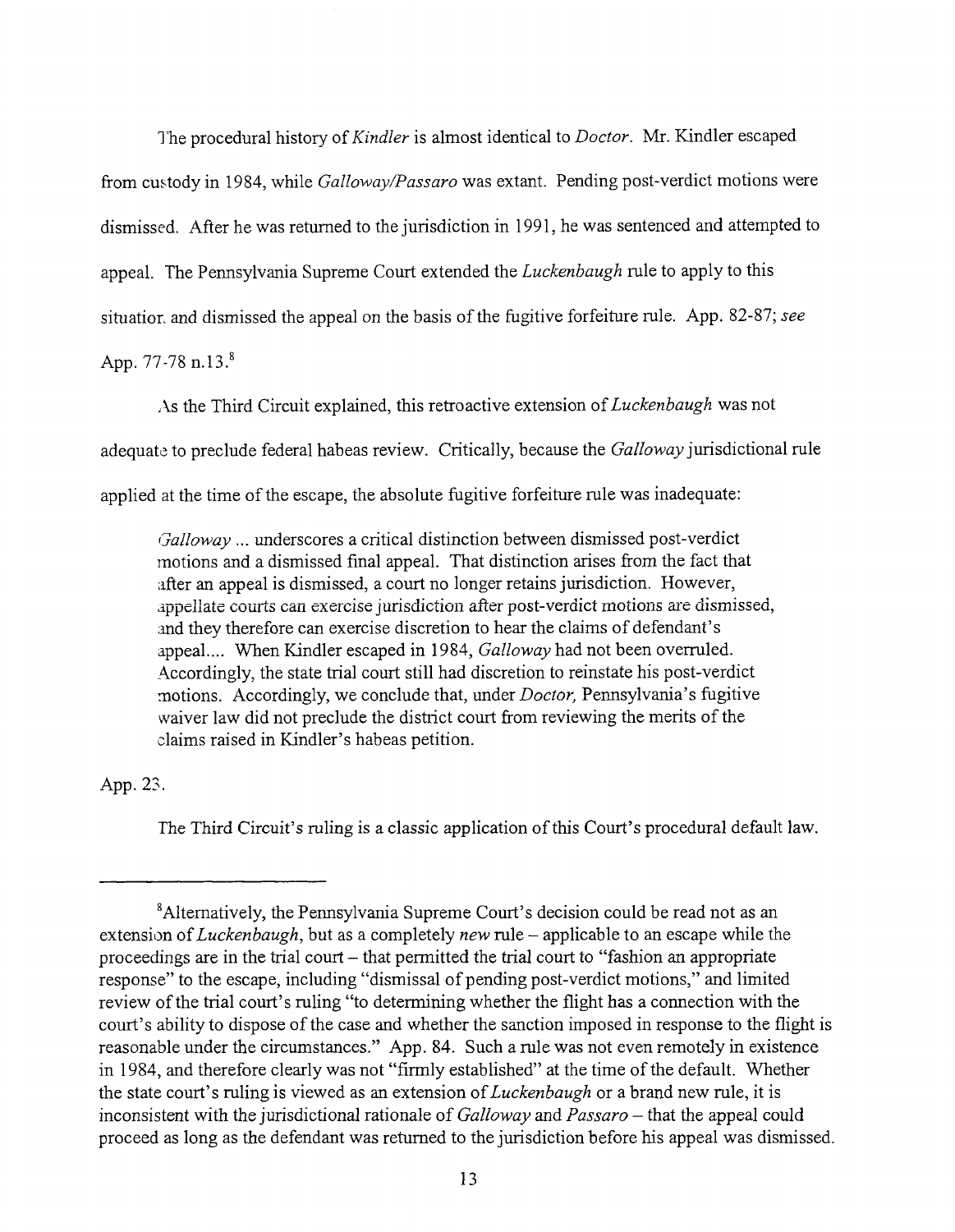After the alleged default, Pennsylvania changed its law regarding appeals by fugitives from one of discretion - frequently exercised to *allow* such appeals - to an absolute fugitive forfeiture rule. Pennsylvania then applied its *new* fugitive forfeiture rule as the basis for dismissing Mr. Kindler's appeal. Because that new fugitive forfeiture rule was not in existence – much less firmly established and consistently applied – at the time of the default, it was not adequate to preclude federal habeas review. That is simply black letter law.9

### **E. The Commonwealth's Arguments Are Erroneous.**

1. The Commonwealth's primary argument for granting certiorari misstates the Third Circuit's holding in *Kindler* and ignores the controlling precedent *of Doctor,* on which *Kindler* expressly relied.

According to the Commonwealth, in *Kindler* the Third Circuit "held squarely that a state court's power to exercise discretion in applying a rule of procedure renders that rule inadequate, *per se,* to support the state court judgment." PWC at 7. As explained above, nowhere in *Kindler* did the Third Circuit hold (squarely or otherwise) that a rule involving the exercise of discretion is *per se* inadequate. To the contrary, citing longstanding Third Circuit precedent, *Kindler* expressly stated the opposite: "A procedural rule that is consistently applied in the vast majority

*<sup>9</sup>See, e.g., Ford v. Georgia,* 498 U.S. at 424 (state court's retroactive application of a new procedural rule "does not even remotely satisfy the requirement" that a procedural bar rule be "'firmly established and regularly followed' by the time as of which it is to be applied"); *Terrell v. Morris,* 493 U.S. at 2 (per curiam) (reasoning petitioner "could not have known that he would default his.., claim" because state court relied upon a rule that postdated his appeal); *Johnson v. Mississippi,* 486 U.S. at 587-89 (state court's ruling that claim was barred because not raised on direct appeal was inadequate, where court had previously ruled that such claims should be raised in collateral proceedings); *James v. Kentucky,* 466 U.S. at 348-49 (state's inconsistently applied rule was "not the sort of firmly established and regularly followed state practice that can prevent implementation of federal constitutional rights"); *NAACP v. Alabama ex rel. Patterson,* 357 U.S. 449, 457-58 (1958) ("Novelty in [state court] procedural requirements cannot be permitted to thwart [federal court] review.").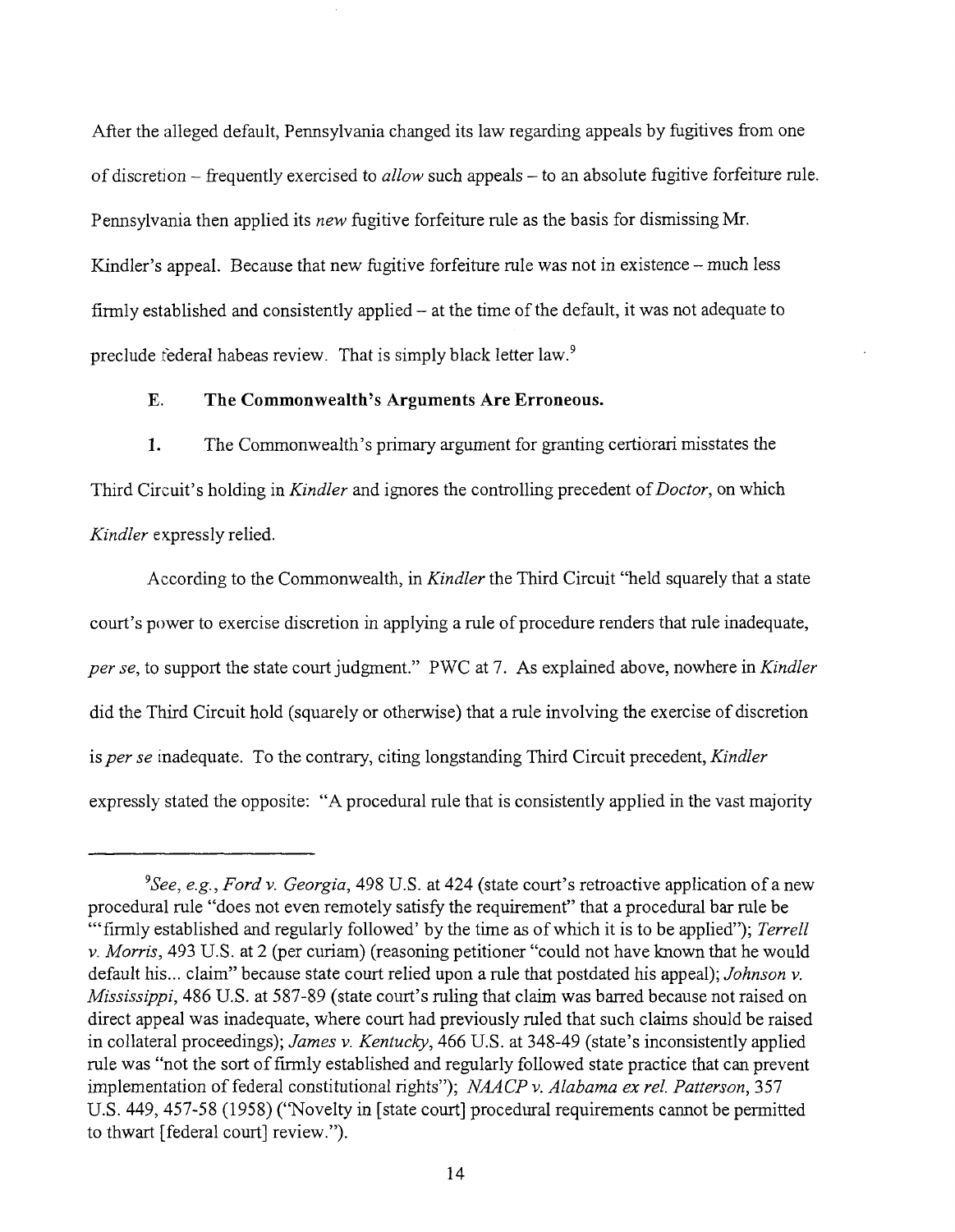of cases is adequate to bar federal habeas review even if state courts are willing to occasionally overlook it and review the merits of a claim for relief where the rule would otherwise apply." App. 21 (citing *Neely v. Zimmerman,* 858 F.2d 144, 148 (3d Cir. 1988)).

The Commonwealth attempts to support its description *of Kindler's* holding by quoting a passage cut of context and removing the passage's citation to *Doctor. Compare* PWC at 7-8, *quoting* App. 22 (without citation to *Doctor), with* App. 22 (citing *Doctor,* 96 F.3d at 686). Properly read in context, *Kindler* first explained that because the Pennsylvania courts were applying the *(Galloway)* discretionary rule when Doctor escaped in 1986, but had changed to the *(Luckenbaugh)* forfeiture rule at the time of Doctor's appeal, "the fugitive forfeiture rule was not 'firmly established' and therefore was not an ... adequate procedural rule sufficient to bar review of the merits ... in federal court." App. 22. The Third Circuit then rejected the Commonwealth's attempt to distinguish *Doctor,* ruling that because *"Galloway* had not been overruled" when Kindler escaped in 1984, "the state trial court still had discretion to reinstate his post-verdict motions," App. 23, and therefore, again, the fugitive forfeiture rule was not "firmly established" at the time of Mr. Kindler's appeal.

When properly understood, the Commonwealth's entire argument for granting certiorari is a straw man. The Third Circuit *did not hold* that state procedural rules involving the use of discretion are per se inadequate to bar federal court review of the merits. Rather, it held that when a state court rule *changes* from one of discretion (frequently exercised in the defendant's favor) to an absolute bar, and does so *after* the alleged default, the absolute bar rule is inadequate.

2. Having set up a straw man "holding" erroneously attributed to the Third Circuit that a state rule involving the exercise of discretion is *per se* inadequate - the Commonwealth

15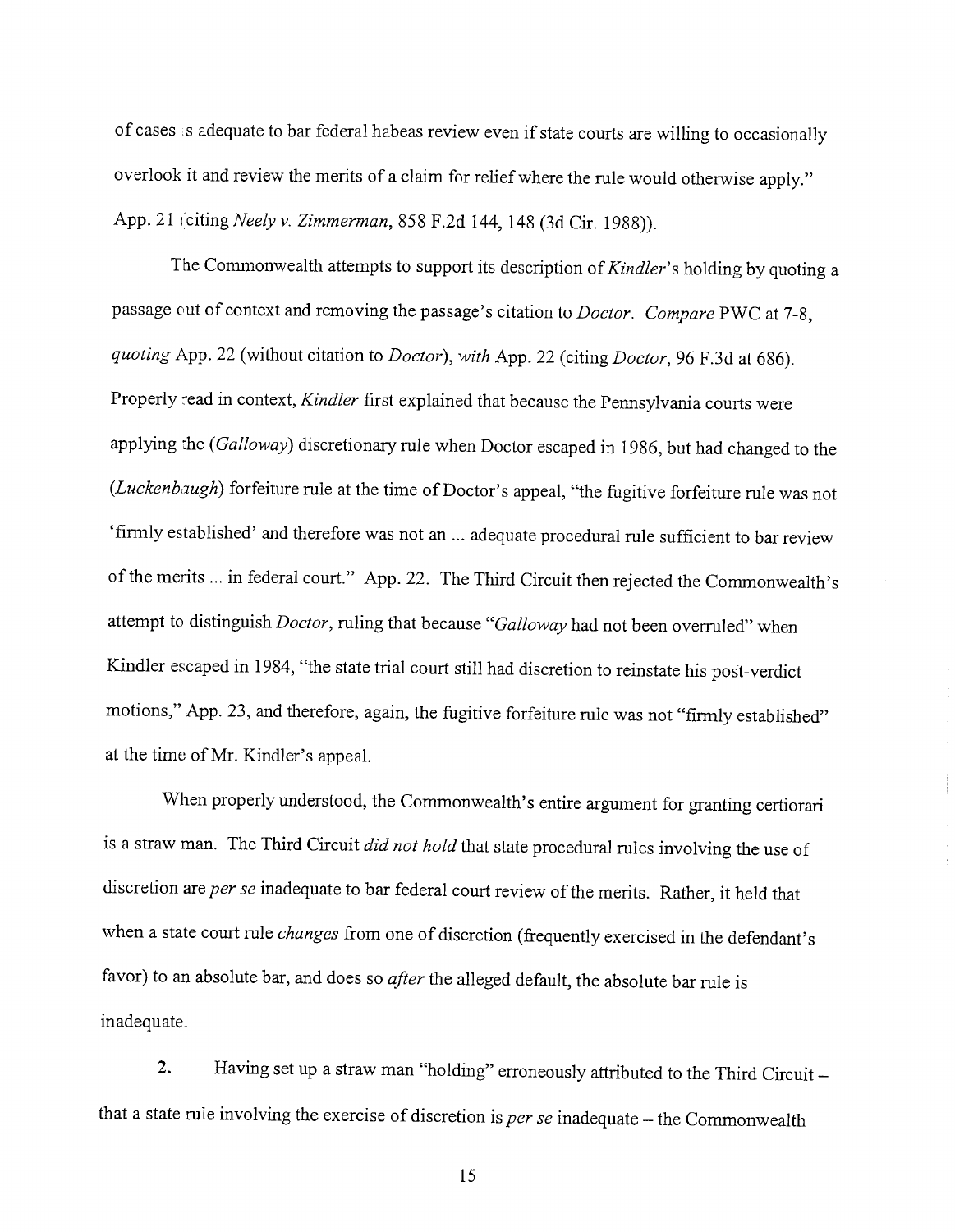proceeds to argue that there is a conflict between the Circuits and even within the Third Circuit concerning the role of discretion in adequacy analysis. PWC at 10-11 & n.4. But this "conflict" is as evanescent as the supposed "holding" *of Kindler.*

a. The Commonwealth claims *Campbell v. Burris,* 515 F.3d 172 (3d Cir. 2008), "say[s] just the opposite" *of Doctor and Kindler.* PWC at 11. Actually, in *Campbell* the Third Circuit cited *Doctor* with approval, explaining in a parenthetical that in *Doctor,* "because the rule on its face provided little or no guidance regarding the application of the rule to the present facts," the Court had examined Pennsylvania decisions "to determine whether the rule, at the time of its application to petitioner, was 'firmly established and regularly applied.'" *Campbeli,* 515 F.3d at 179 (discussing *Doctor,* 96 F.3d at 684-85). Far from recognizing a conflict between its holding and that *of Doctor* (upon which the *Kindler* panel relied) the *Campbell"* panel *explicitly endorsed* the approach *of Doctor* (and thus *of Kindler).1°*

*In Campbell,* Judge Stapleton further explained the approach taken by the Third Circuit in *Doctor, Kindler* and *Campbell.* As all three decisions noted, to be adequate, state court rules should be applied evenhandedly, allowing for occasional exceptions. *See Doctor,* 96 F.3d at 684 *(citing Hathorn v. Lovorn, 457 U.S. 255, 263 (1982), and Dugger v. Adams, 489 U.S. 401, 410* n.6 (1989)); *Campbell,* 515 F.3d at 181 (citing cases); App. 21 (citing *Neely v. Zimmerman,* 858 F.2d 144, 148 (3d Cir. 1988)). *Campbell* then described how to analyze whether a state rule involving the exercise of discretion is adequate:

The issue is not whether the state procedural default rule leaves room for the exercise of some judicial discretion – almost all do. Rather, the issue is whether, at the relevant point in time, the judicial discretion contemplated by the state rule

<sup>&</sup>lt;sup>10</sup>Given that Judge Stapleton was the author of *Campbell* (decided February 14, 2008), and was a member of the unanimous *Kindler* panel (decided September 3, 2008) it would be passing strange if *Campbell* actually said "just the opposite" *of Kindler.*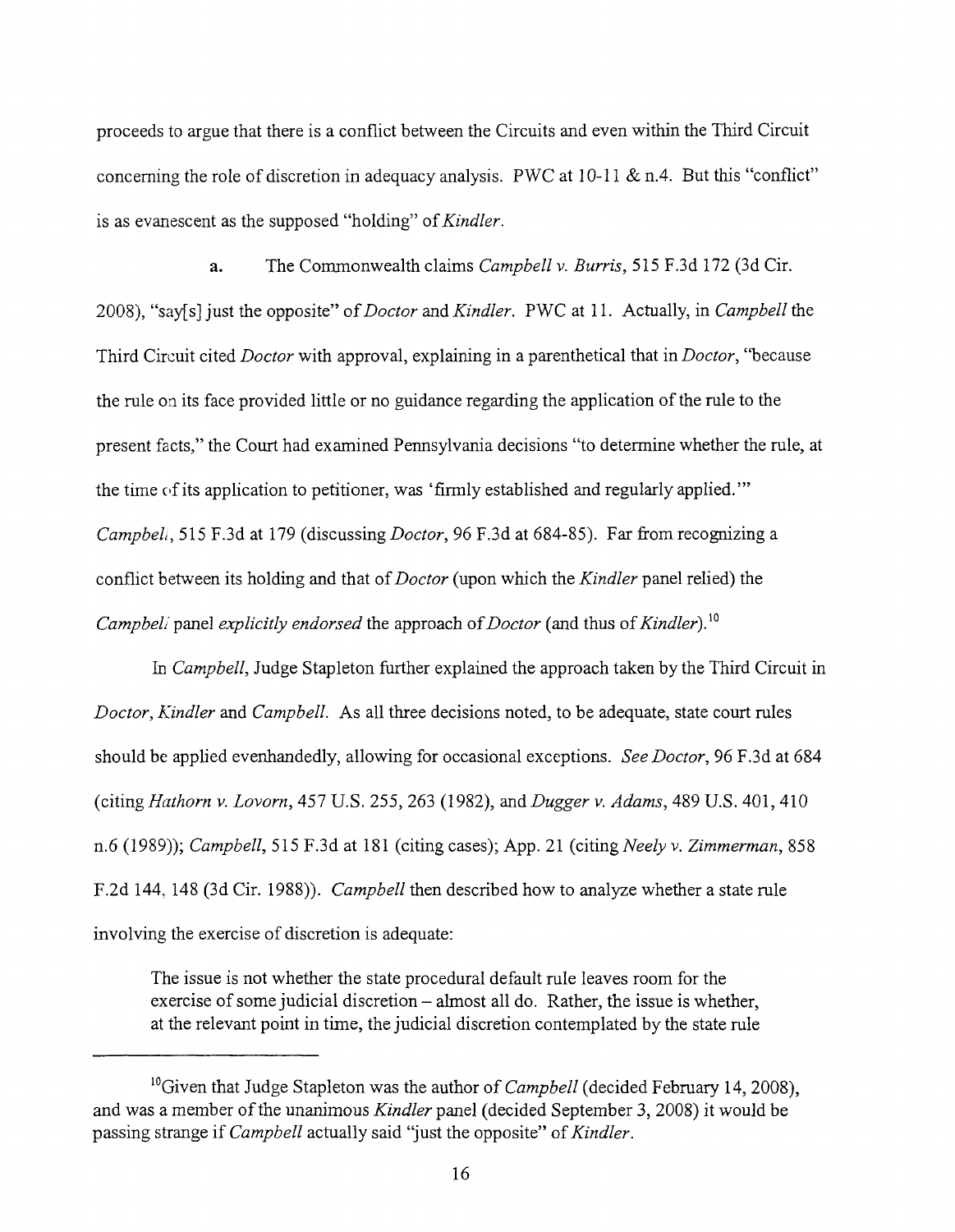is being exercised in a manner that lets people know when they are at risk of default and treats similarly-situated people in the same manner.

*Campbell,* 515 F.3d at 181.

*Campbell* and *Kindler* followed the same approach on the adequacy question. The only

difference between them is that the rule involved in *Campbell* was firmly established and

consister.tly applied, whereas the rule in *Kindler* was not.<sup>11</sup>

b. The Commonwealth's argument that some Circuits are willy nilly treating

Moreover, in 1986, the Pennsylvania Supreme Court allowed the direct appeal of Nicholas Yarris, another death sentenced prisoner, to go forward despite the fact that Mr. Yarris had escaped *while his appeal was pending.* In 1983, after Mr. Yarris' post-verdict motions were denied and he was formally sentenced to death, he filed his direct appeal to the Pennsylvania Supreme Court. *See Commonwealth v. Yarris,* 731 A.2d 581,583 (Pa. 1999) (describing procedural history). New counsel, appointed for the appeal, asked the Pennsylvania Supreme Court to remand for an evidentiary hearing as part of the appeal. *Id.* On March 15, 1984, the Pennsylvania Supreme Court remanded for a hearing, which was scheduled for February 20, 1985. *Id.* at 584. Mr. Yarris *escaped while being transported to the hearing. Id.* While he was at large, the lower court returned the record to the Pennsylvania Supreme Court "so that consideration of [his] direct appeal could proceed." *Id.* The Commonwealth then moved to quash the appeal. The Pennsylvania Supreme Court denied the motion to quash, and went on to decide the appeal *on the merits. Id.; see Commonwealth v. Yarris,* 518 A.2d 261 (Pa. 1986) (denying motion to quash); *Commonwealth v. Yarris,* 549 A.2d 513 (Pa. 1988) (deciding merits of direct appeal). The Pennsylvania Supreme Court *declined to apply* any fugitive waiver rule, and decided Mr. Yarris' appeal on the merits.

<sup>&</sup>lt;sup>11</sup>In Mr. Kindler's case, Pennsylvania manifestly did not "treat[] similarly-situated people in the same manner." *Campbell, supra.* Reginald Lewis and Mr. Kindler escaped *at the same time, see* NT 10/23/84 at 17-18, 38, 41-43, 54, but the Pennsylvania Supreme Court did not apply the same rule to them. Mr. Lewis escaped after sentencing, while his appeal was pending. Nevertheless, after requesting briefing on the issue of whether the appeal should be quashed, the court declined to address it, noting that it was a "*question of first impression*" that would be better addressed "in a case wherein the appellant's escape *actually results in a disruption of the* appellate process." Commonwealth v. Lewis, 567 A.2d 1376, 1378 n.1 (Pa. 1989). The court then proceeded to merits review of Mr. Lewis' direct appeal claims, and later reviewed his state post-conviction claims. *Commonwealth v. Lewis,* 743 A.2d 907 (Pa. 2000). Mr. Kindler did not receive merits review of any of his claims. This disparate treatment would render the bar here inadequate even apart from the other considerations discussed herein. *See Romano v. Gibson,* 239 F.3d 1156, 1169-70 (10th Cir. 2001) (no adequate state ground where state court barred petitioner's claims but addressed merits of claims raised by petitioner's co-defendant in separate appeal, where both petitioner and co-defendant violated the same procedural rule).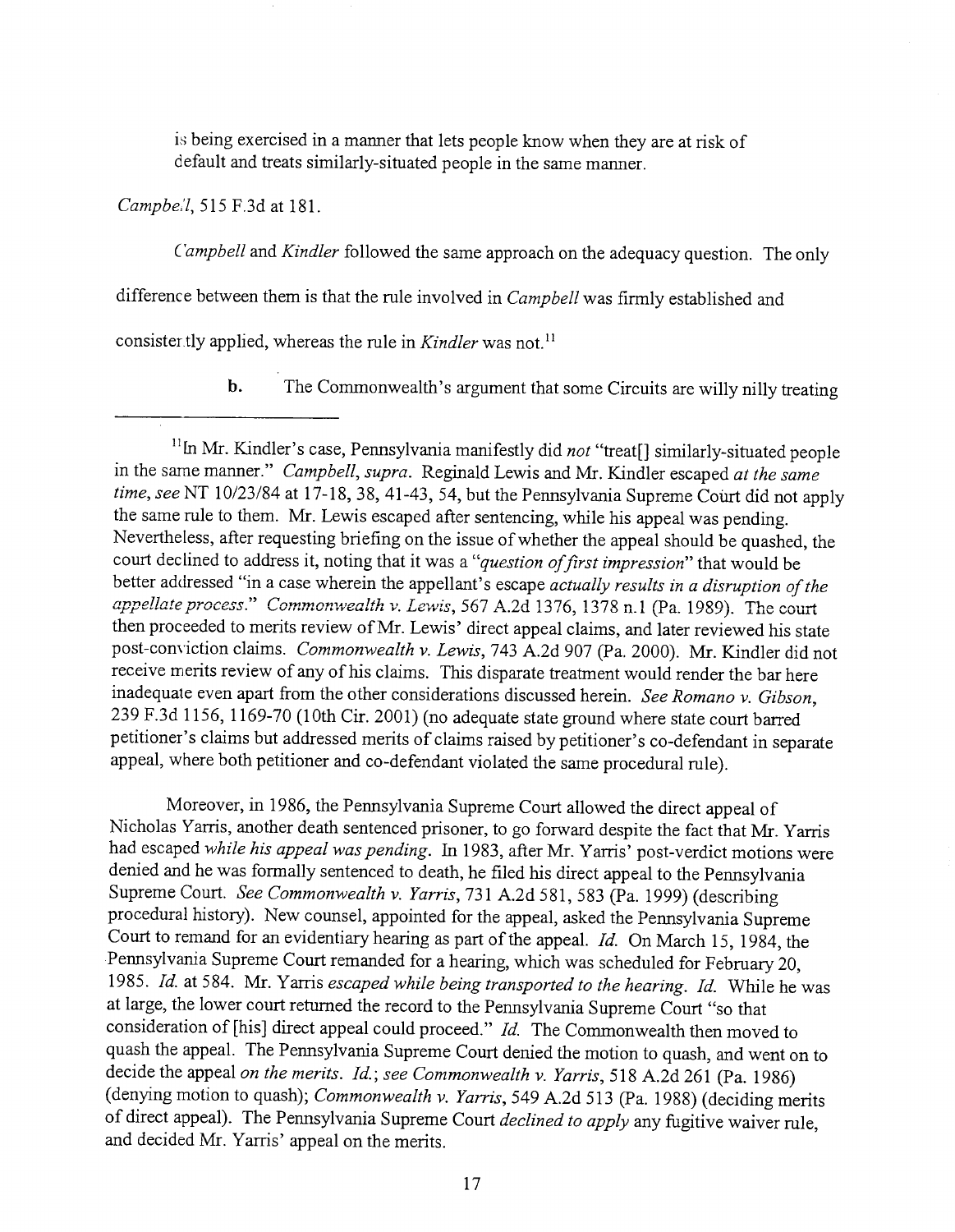any state court exercise of discretion as an inadequate procedural rule similarly evaporates upon review of the decisions cited by the Commonwealth in PWC at 10 n.3.

i. The Fifth Circuit decisions in *Fearance v. Scott,* 56 F.3d 633 (5th Cir. 1995), and *Lowev. Scott,* 48 F.3d 873 (5th Cir. 1995), on which *Fearance* relied, are not about "discretion." *In Lowe,* the Fifth Circuit ruled that because Texas had not consistently or regularly applied an abuse of the writ bar to successive petitions, the bar was not adequate to preclude habeas review under decisions such as *Johnson v. Mississippi,* 486 U.S. at 587. *Lowe,* 48 F.3d at 876. In 1994, Texas announced that it would henceforth apply the abuse of the writ bar. Petitioners who violated the rule after Texas changed its application faced an adequate bar, because it was now being consistently and regularly applied. *Fearance, 56* F.3d at 642.

ii. The Sixth Circuit's decision in *Deitz v. Money,* 391 F.3d 804 (6th Cir. 2004), also does not generate any sort of conflict. There, the defendant had filed in state court to reopen his direct appeal or allow a delayed appeal, alleging that trial and appellate counsel had failed to perfect the appeal despite petitioner's requests. The Ohio courts first granted leave to reopen the appeal, then withdrew leave and denied the motion for a delayed appeal, citing defendant's failure to make the required showing, despite the fact that he had "describe[d] in considerable detail his claim of ineffective assistance of counsel ...." *Id.* at 811. In *Deitz*, the Sixth Circuit found that Ohio's rules were not consistently applied, distinguishing *Hutchison v. Bell,* 303 F.3d 720 (6th Cir. 2002) (cited in PWC at 11 n.4) on the ground that the Ohio rule involved the exercise of "unfettered" discretion, and relying on the fact that similarly situated defendants had been granted leave to reopen an appeal. *Id*.<sup>12</sup> Again, the distinguishing factor was not

<sup>&</sup>lt;sup>12</sup>The Commonwealth also cites *McCalvin v. Yukins*, 444 F.3d 713, 724 (6th Cir. 2006). PWC at 10 n.3. The cited passage, however, is from Judge Cole's dissenting opinion, not the majority. The dissenting opinion of a single judge does not support the Commonwealth's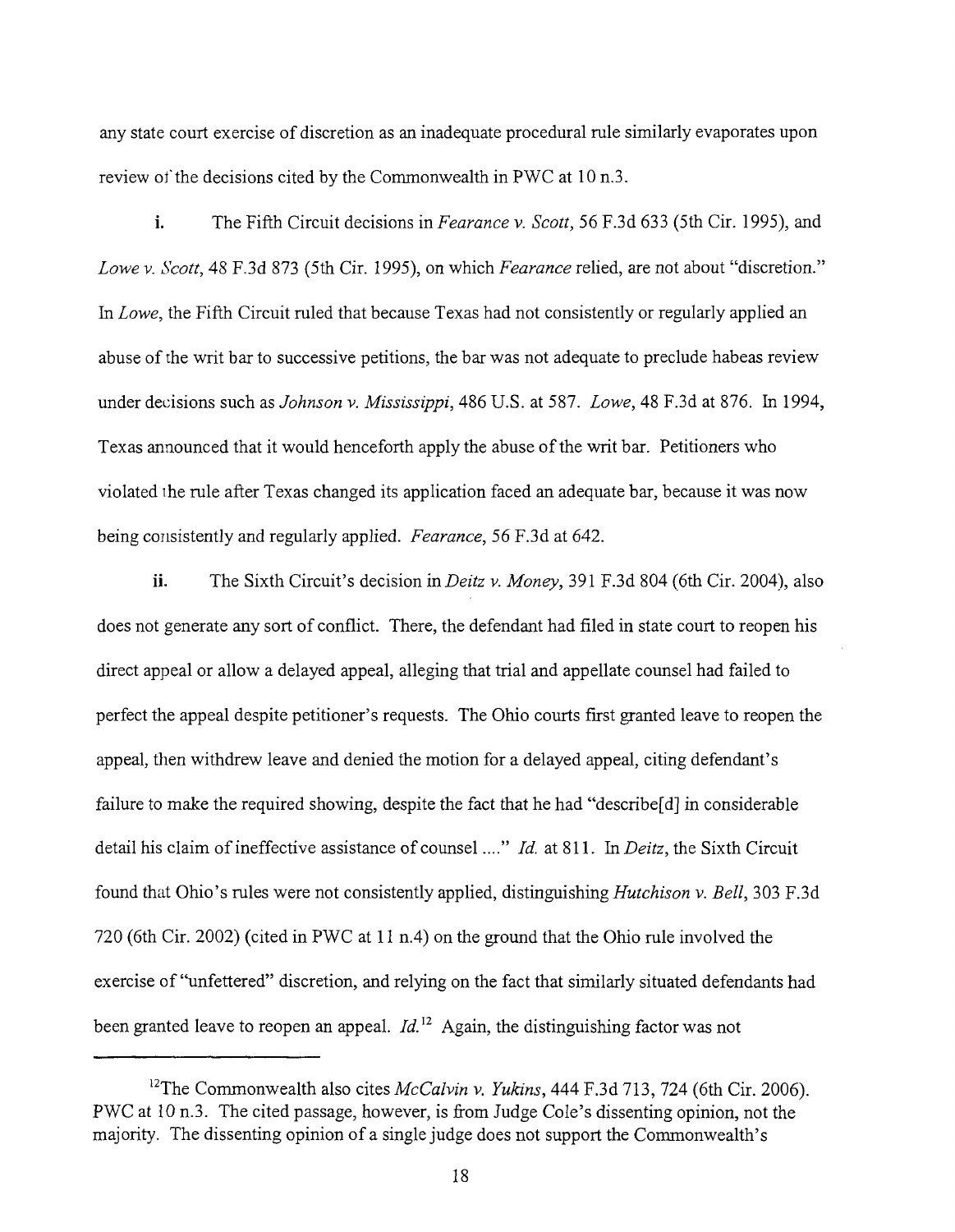"discretion," but consistent application of the rule.

iii. Similarly, the Ninth Circuit decisions cited by the Commonwealth *(McKenna v. McDaniel, 65 F.3d 1483 (9th Cir. 1995), and <i>Valerio v. Crawford, 306 F.3d 742 (9th Cir. 2002)),* do not rely solely on the fact that the state courts had the discretion to overlook a procedural rule, but on the fact that the courts so repeatedly *exercised* their discretion to allow successive petitions that a bar was not "consistently applied." *See.Valerio,* 306 F.3d at 776-78 (discussing prior Nevada decisions and prior Ninth Circuit decisions, including *McKenna).* As the Ninth Circuit concluded, "The number and the variety of cases in which the Nevada Supreme Court addressed constitutional claims on the merits in capital cases, despite unexcused failures to present these claims in earlier proceedings, lead us to conclude that the court *exercised* a general discretionary power to address them." *Id.* at 778.

iv. Finally, the Commonwealth cites a brief unpublished Tenth Circuit opinion, *Biehle ~,. Kerby, 25* F.3d 1055, *1994 WL* 175682 (10th Cir. 1994) (Table, Text in WESTLAW). Again, *Biehle* noted the discretionary nature of the rule in question, *and* the fact that New Mexico courts *had frequently* overlooked violations of the technical rule in question, before concluding that the rule in question "is not regularly and evenhandedly applied and is, therefore, inadequate." *Biehle*, 1994 WL 75682 at \*3.<sup>13</sup>

argument.

 $13$ <sup>13</sup>The decisions the Commonwealth relies upon to support what it terms the "opposite" proposition, *see* PWC at 11 & n.4, may all easily be harmonized with the above decisions, to the extent they are relevant at all. *Hutchison,* 303 F.3d at 738, and *Scott v. Mitchell,* 209 F.3d 854, 868-69 (6th Cir. 2000), are simply decisions in which the Sixth Circuit found that the state courts had a consistently enforced procedural rule, as opposed to the exercise of "unfettered discretion," *Hutchison, supra,* while allowing for "isolated examples of discretion." *Scott, supra.* Again, *Prihoda v. McCaughtry,* 910 F.2d 1379, 1384-85 (7th Cir. 1990), turned on the consistency of the state courts' application of their rule. *Rogers-Bey v. Lane,* 896 F.2d 279 (7th Cir. 1990), which has been abrogated by *Coleman v. Thompson,* 501 U.S. 722 (1991), *see Willis v. Aiken, 8*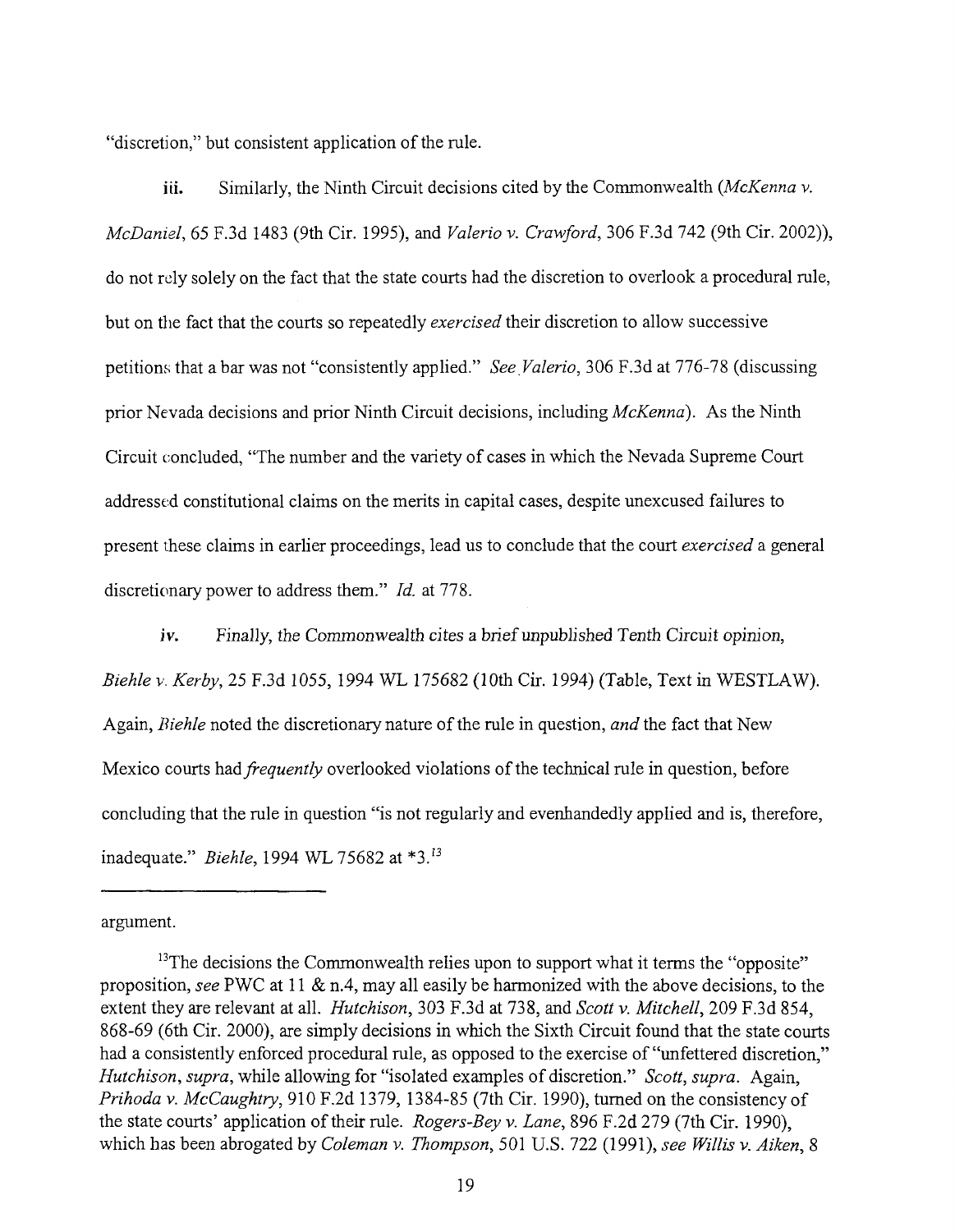Neither in *Kindler* nor in the other decisions cited by the Commonwealth have the lower federal courts held that any rule involving the use of discretion is *per se* inadequate. Rather, those courts have properly reviewed the manner in which that discretion is exercised. In some cases - like *Campbell*, which the Commonwealth presents as an appropriate decision - the rule is consistently enforced, with occasional acts of grace. Such rules (assuming they were firmly established at the time of the default) will be considered adequate. In other cases - like *Kindler* and *Doctor*, which the Commonwealth criticizes – the rule either was not firmly established at the time of the default or was only rarely enforced. Such rules are not adequate to bar federal review of the merits. There is no significant controversy about any of this. The Commonwealth simply does not like the result in *Kindler.*

3. The Commonwealth argues that this case is a particularly good one for taking up the question of the adequacy of discretionary rules, because this case involves an escape by a death sentenced prisoner. PWC at 14-15. However, the view asserted by the Commonwealththat an escape should necessarily result in a forfeiture, particularly in a capital case – has not been the view taken by the Pennsylvania courts. As discussed in Part B, *supra,* the Pennsylvania courts frequently allowed appeals by recaptured fugitives, except for a brief window in the late 1980s and early 1990s. And this is particularly true in capital cases. Moreover, given that what

F.3d 556 (7th Cir. 1993), is simply irrelevant. In *Rogers-Bey,* the state court had both applied a waiver rule and reviewed the petitioner's claim for plain error. The majority ruled that the state court decision did not clearly rely on a procedural bar. *Rogers-Bey,* 896 F.2d at 281-82. In his concurrence, Judge Manion disagreed with this aspect of the majority's analysis, *id.* at 284 (Manion, J., concurring), but neither the majority nor Judge Manion addressed the adequacy or consistent application of the state's rule. Finally, *inMurray v. Hvass,* 269 F.3d 896 (8th Cir. 2001), the Eighth Circuit, like the Sixth Circuit in *Hutchison and Scott,* simply found that the state courts had consistently applied their rule, despite occasional exercises of discretion to allow merits review.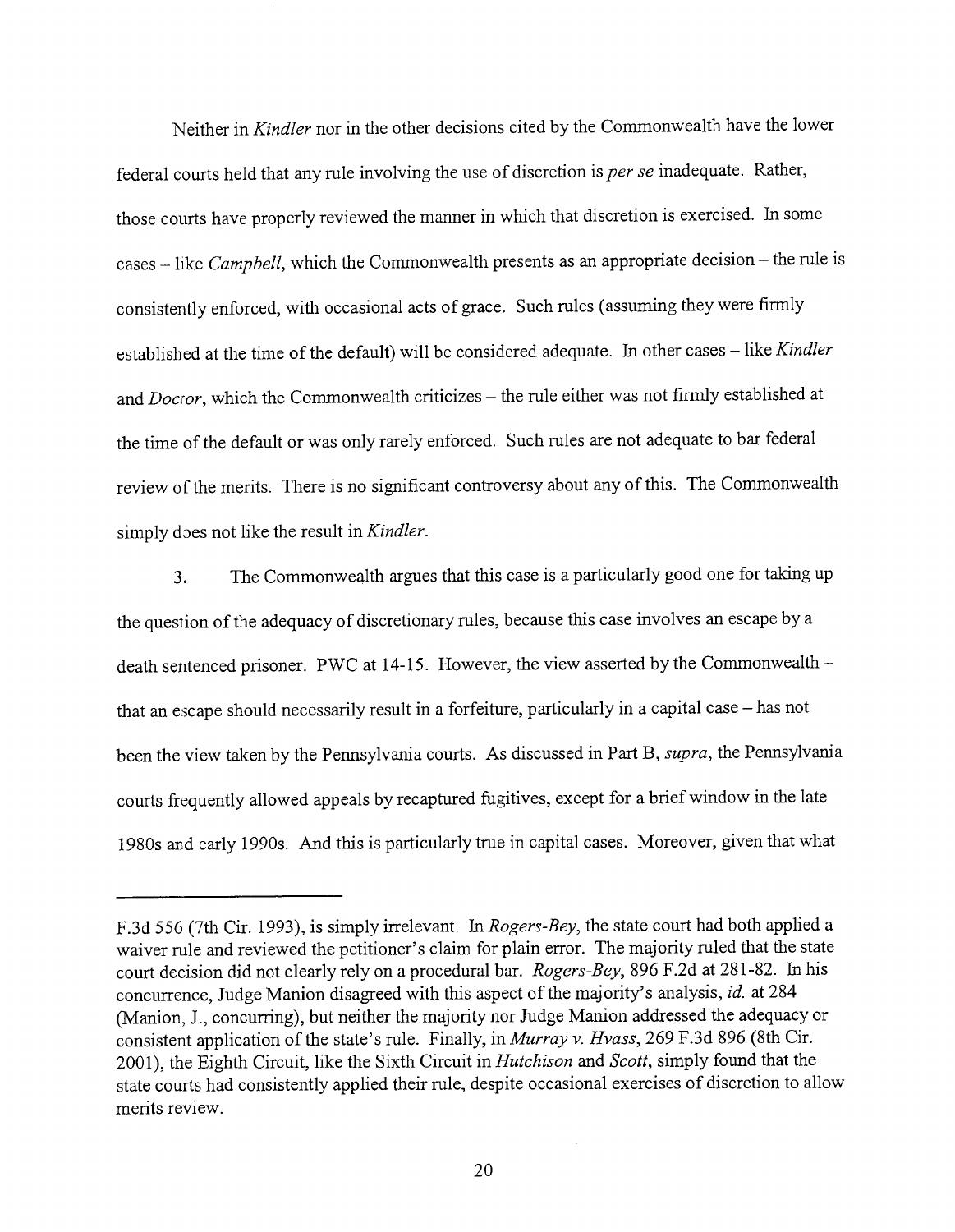is at issue here is a rarely used rule that has never been consistently applied, this case is decidedly not a good vehicle for reviewing a long established and rarely questioned body of law.

4. The Commonwealth argues that Mr. Kindler got a "windfall" from his flight because the Third Circuit granted him relief under *Mills v. Maryland,* 486 U.S. 367 (1988), which was decided after his trial, and because it also relied on recent decisions of this Court in granting Mr. Kindler relief on an ineffective assistance of counsel claim. PWC at 16 and 16-17 n.7. The Commonwealth errs.

I'he Commonwealth asserts that if Mr. Kindler had not escaped, "his direct appeal would likely have been over, and the judgment final, before *Mills* was even decided." PWC at 16. This is pure speculation – no such retrospective prediction is feasible. For example, the conviction of a death row inmate who was sentenced in 1983, and who *did not escape,* did not become final until 1989, *see Commonwealth v. Hughes,* 555 A.2d 1264 (Pa. 1989); the conviction of a death row prisoner who was sentenced in 1985, and who *did not escape,* did not become final until 1995, *see Commonwealth v. Jones,* 651 A.2d 1101 (Pa. 1994), *cert. denied,* 516 U.S. 835 (1995). Reginald Lewis - another capital inmate who was sentenced in June 1984 and escaped with Petitioner but soon recaptured – had his direct appeal denied on the merits on December 22, 1989..fee *Commonwealth v. Lewis, 567* A.2d 1376 (Pa. 1989).

The Commonwealth piles speculative mountains on top of each other by suggesting that, had Mr. Kindler's ineffective assistance claim been reviewed prior to this Court's decisions in *Rompilla v. Beard,* 545 U.S. 374 (2005), *Wiggins v. Smith,* 539 U.S. 510 (2003), and *Williams v. Taylor,* 529 U.S. 362 (2000), his claim would have been denied. None of those decisions, however, altered analysis of ineffective assistance claims under *Strickland v. Washington,* 466 U.S. 668 (1984). Each decision found that the state court decisions being reviewed had

21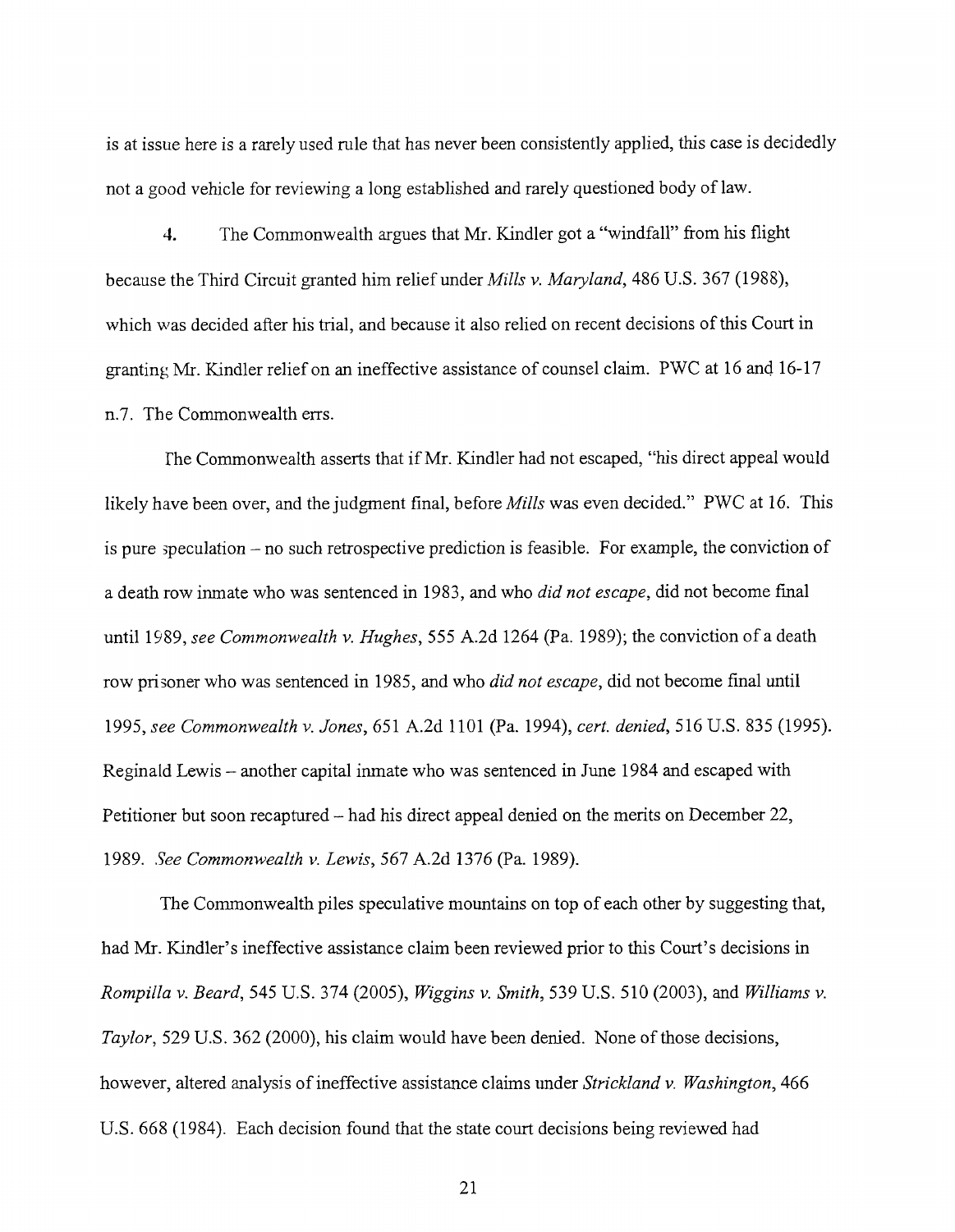unreasonably applied *Strickland. See Rompilla,* 545 U.S. at 389 (state court's conclusion that counsel's investigation was adequate was an "objectively unreasonable" application of *Strickland); Wiggins,* 539 U.S. at 522 (noting that this Court "made no new law" in *Williams); id.* at 527 (the "Maryland Court of Appeals' application *of Strickland's* governing legal principles was objectively unreasonable"); *Williams,* 529 U.S. at 395-98 (state court's decision was contrary to and an unreasonable application of *Strickland).* The argument that Mr. Kindler received a "windfall" because a state court reviewing his ineffective assistance claim on the merits would not have reasonably applied *Strickland* is remarkably odd.

5. The Commonwealth attempts a strained analogy to *Goeke v. Branch,* 514 U.S. 115 (1995) (per curiam). PWC at 17-19.<sup>14</sup> In *Goeke*, the habeas petitioner alleged that dismissal of an appeal on the basis of a Missouri fugitive forfeiture rule (which was apparently firmly established and consistently applied) violated substantive due process. This Court held that the due process claim was barred by the nonretroactivity doctrine of *Teague v. Lane,* 489 U.S. 288 (1989). *Goeke,* 514U.S. at 119-21.

3-he distinctions between the *Teague* ruling in *Goeke* and the adequacy issue in this case are obvious. *Teague* is of course a rule governing substantive claims for relief, while the adequate state ground doctrine is merely one aspect of procedural default law. Moreover, a ruling that fugitive forfeiture rules violate substantive due process would sweep aside all such rules (including ones that are firmly established and consistently applied), while the decision here simply allowed federal review of Mr. Kindler's substantive claims, given that the fugitive forfeiture rule at issue was neither firmly established nor consistently applied. *Goeke* is

<sup>&</sup>lt;sup>14</sup>This argument is so weak that in some 280 pages of Third Circuit briefing, the Commonwealth never cited *Goeke.* If not waived, the argument is meritless.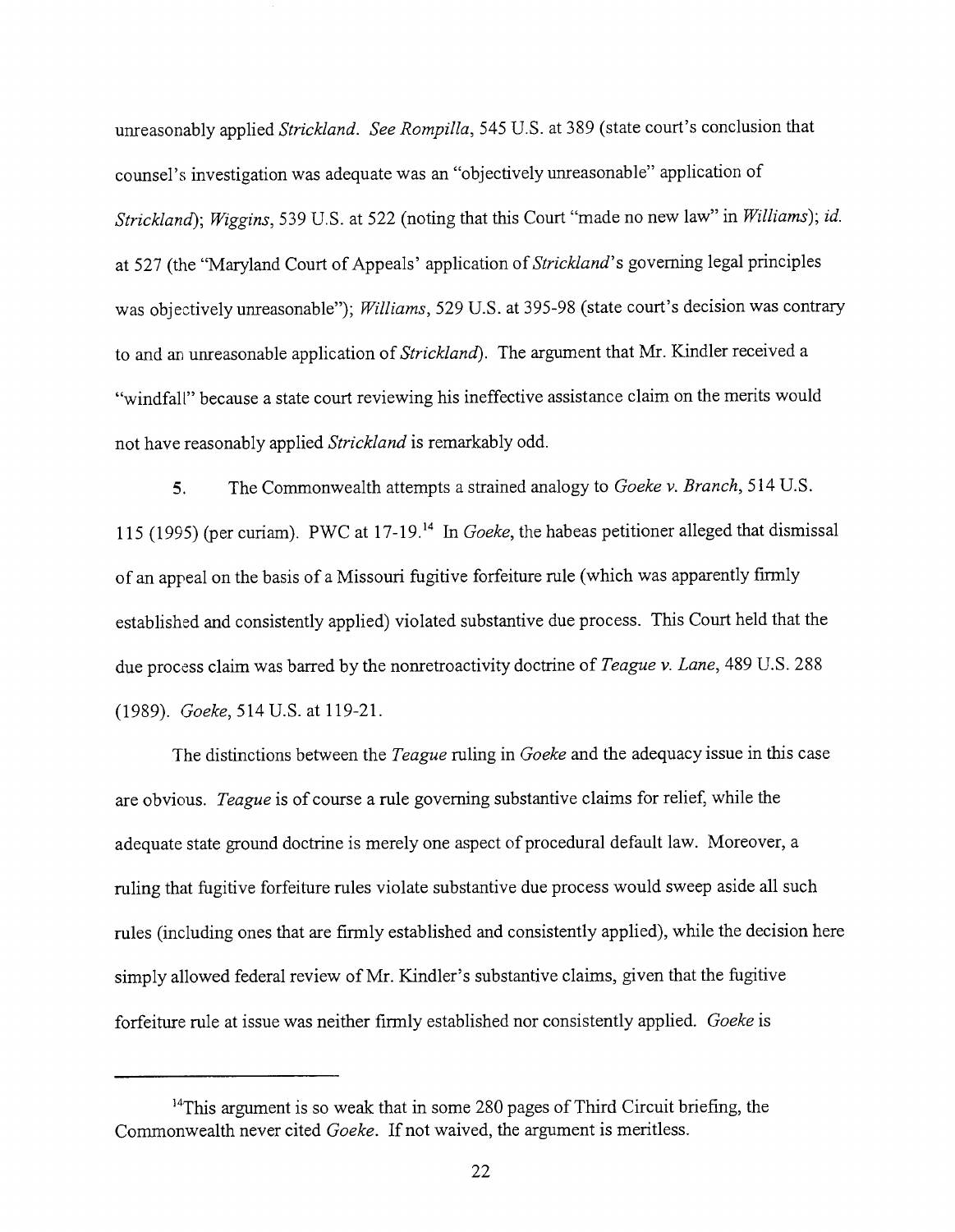irrelevant.

6. Finally, the Commonwealth attempts another strained analogy, this time to *Pace v. DiGuglielmo,* 544 U.S. 408 (2005), and *Allen v. Siebert*, 128 S. Ct. 2 (2007).<sup>15</sup> *Pace and Allen* held tha: when a state court finds a state petition to have been untimely, the state petition was not "properly filed," and therefore does not toil the running of the AEDPA statute of limitations under 28 U.S.C. § 2244(d)(2). *Pace,* 544 U.S. at 417; *Allen,* 128 S. Ct. at 4.

While some Circuit Courts may have seen an analogy between the "properly filed" requirement and the adequate state ground doctrine, this Court has made clear that the principles and precedents that apply to the issues of statutory tolling and procedural default are markedly different. In *Artuz v. Bennett,* 531 U.S. 4 (2000), this Court noted that the "question whether an application has been 'properly filed' [under  $\S 2244(d)(2)$ ] is quite separate from the question whether the claims *contained in the application* are meritorious and free of procedural bar," id. at 9 (emphasis original), and held that a state petition containing procedurally barred claims tolls the statute, *ld.* at 8-10.

*Artuz* puts to rest any notion of a correspondence between construction of § 2244(d)(2) and the adequate state grounds doctrine. Indeed, the adequate state ground doctrine long predates the AEDPA. It derives from and applies to this Court's certiorari review as well as to federal habeas review. *See Lee v. Kemna,* 534 U.S. 362, 375 (2002) ("We first developed the independent and adequate state ground doctrine in cases on direct review from the state courts, and later applied it as well 'in deciding whether federal district courts should address the claims of state prisoners in habeas corpus actions'") (quoting *Coleman v. Thompson,* 501 U.S. 722, 729

<sup>&</sup>lt;sup>15</sup>As with *Goeke*, the Commonwealth never cited *Pace* in its extensive Third Circuit briefs. Although *Allen* was only a straightforward application *of Pace,* the Commonwealth cited *Allen* post-argument as "supplemental" authority.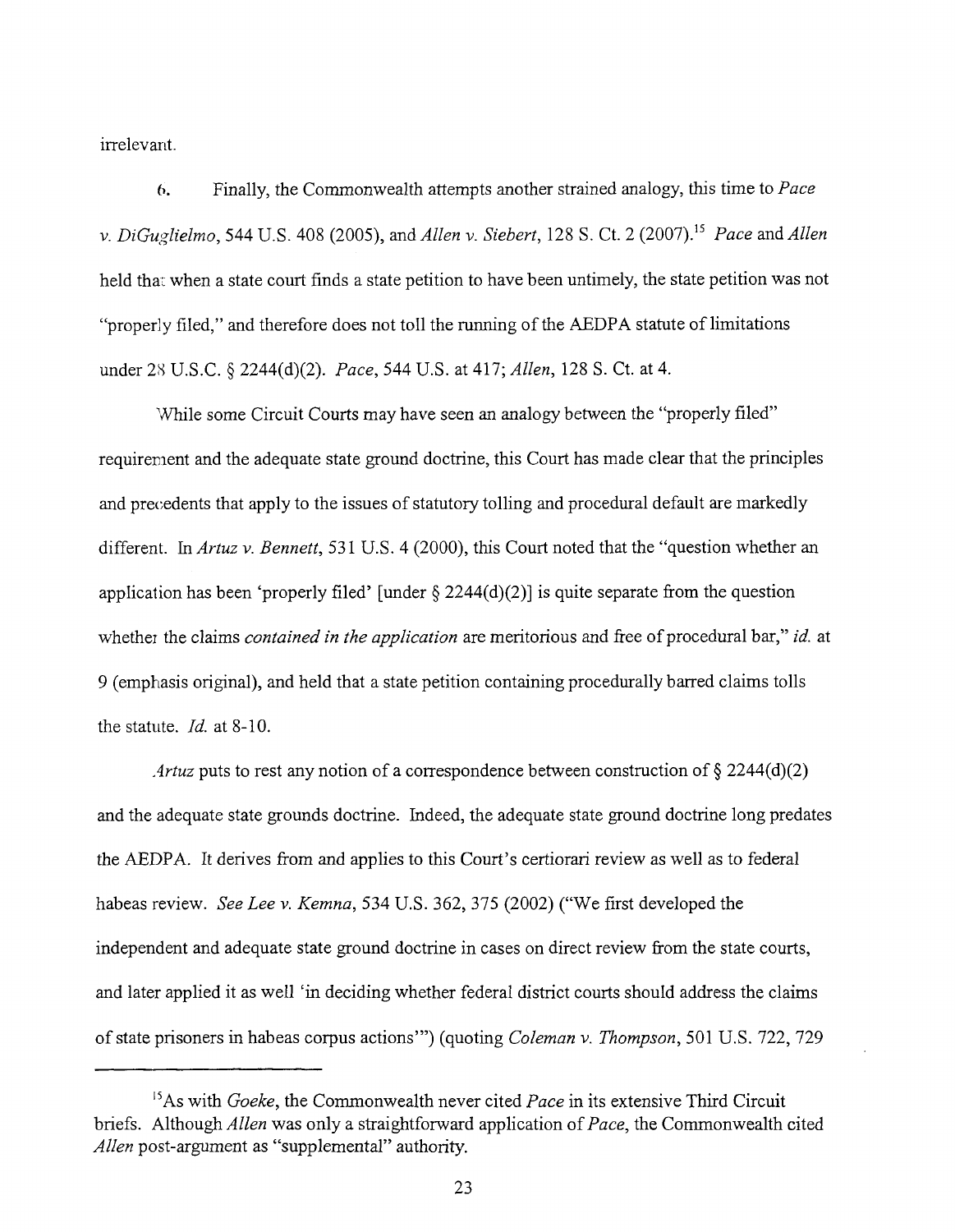(1991)). It would be odd indeed for  $\S$  2244(d)(2) analysis to control this Court's exercise of its certiorari jurisdiction, and equally odd to have one adequate state ground doctrine for certiorari and another one for habeas. The Commonwealth's strained argument is without merit.

## **II. THE THIRD CIRCUIT'S RULING IS SUPPORTED BY** AN ALTERNATIVE GROUND NOT REACHED BY THAT **COURT -** THAT THERE WAS NO ADEQUATE STATE GROUND BASED ON PENNSYLVANIA'S CAPITAL CASE RELAXED WAIVER DOCTRINE.

In the Third Circuit, Mr. Kindler argued a separate reason why the rule applied by the state courts was not "adequate" - the application of Pennsylvania's capital case relaxed waiver rule. Because the Third Circuit found that the rule was not adequate under *Doctor,* there was no need for it to reach the relaxed waiver issue.<sup>16</sup> The operation of the capital case relaxed waiver rule, however, fully supports the Third Circuit's decision. Because of the different treatment historically afforded waiver in Pennsylvania capital cases, there is no adequate state ground here even aside from *Doctor.*

The Pennsylvania Supreme Court first articulated its capital case relaxed waiver rule in 1978, when it proclaimed that an "overwhelming public interest" in preventing unconstitutional executions precluded ordinary application of waiver rules in Pennsylvania capital cases. *Commonwealth v. McKenna,* 383 A.2d 174, 181 (Pa. 1978). The Pennsylvania Supreme Court explained that it would not allow waiver rules to "be exalted to a position so lofty as to require this Court to blind itself to the real issue – the propriety of allowing the state to conduct an illegal execution of a citizen." *Id.* at 180-81. It concluded that it had a *"duty* to transcend procedural

*<sup>16</sup>Galloway, Passaro* and the other fugitive waiver or forfeiture decisions discussed in *Doctor and Kindler* all involved non-capital cases.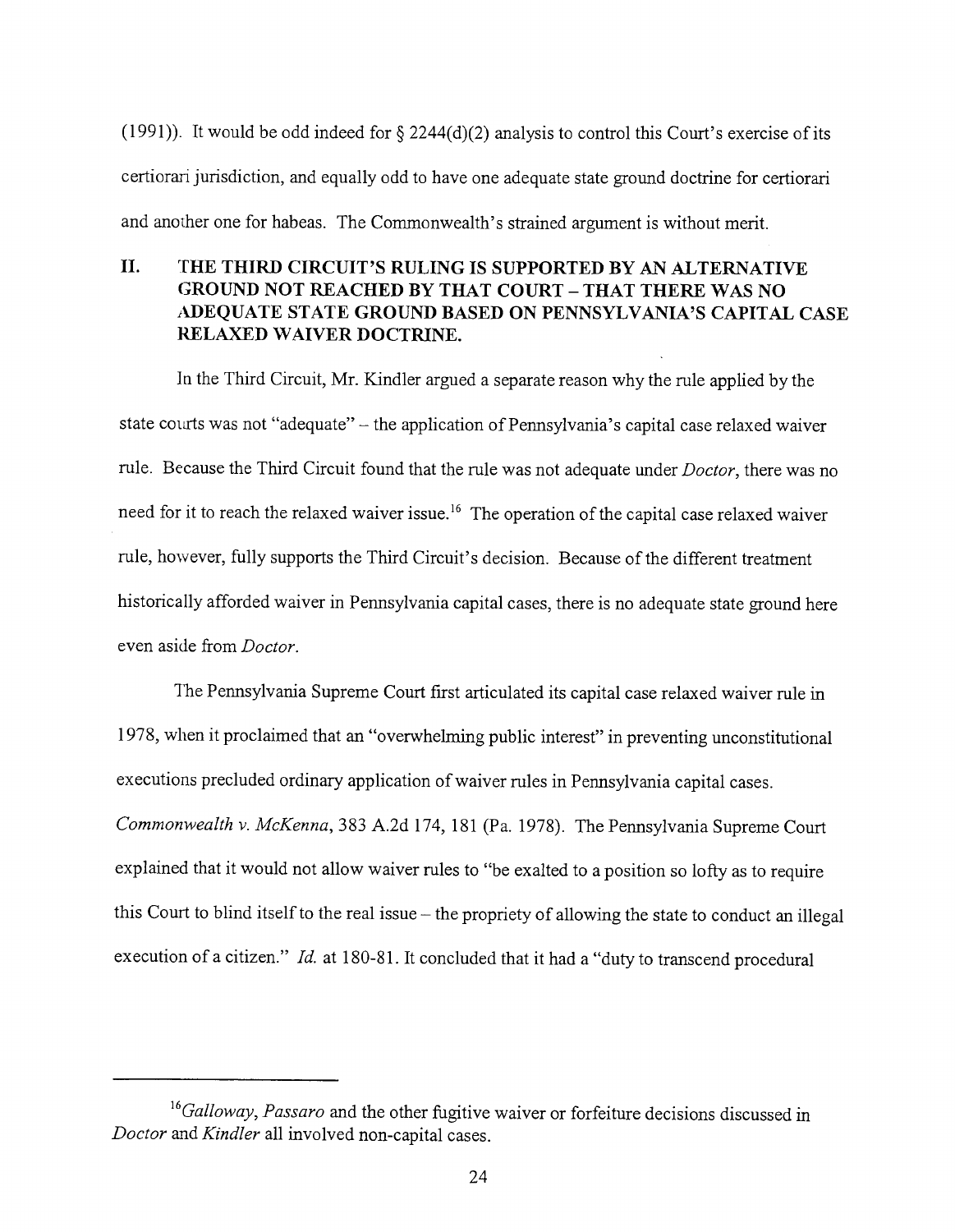rules" in capital cases, and to address waived claims on their merits. *Id. 17*

<sup>17</sup> After *McKenna*, the Pennsylvania Supreme Court repeatedly applied this capital case relaxed waiver rule, held that *procedural bars would not be applied in Pennsylvania capital cases,* and indicated that it would review all claims for relief raised in death penalty proceedings. *See, e.g.. Commonwealth v. Morales,* 701 A.2d 516, 520 n.13 (Pa. 1997) ("this Court's practice has been to address all waived issues" in death penalty cases); *Commonwealth v. Abu-Jamal,* 720 A.2d 79, 88 n.9 (Pa. 1998) (noting "this court's tradition of entertaining all claims raised in a capital case, whether on direct appeal or collateral attack, irrespective of waiver"); *Commot~wealth v. Jermyn,* 709 A.2d 849, 856 n.20 (Pa. 1998) ("this court has addressed all issues arising in a death penalty case, irrespective of a finding of waiver"); *Commonwealth v. Banks,* 656 A.2d 467, 470 n.7 (Pa. 1995) (addressing waived claims because "it is this Court's practice to address all issues arising in a death penalty case irrespective of a finding of waiver"); *Commonwealth v. Morris,* 684 A.2d 1037, 1042 n.11 (Pa. 1996) (same); *Commonwealth v. TravagL!a,* 661 A.2d 352, 356 n.6 (Pa. 1995) ("it is this Court's practice to address all issues arising in a death penalty case, irrespective of a finding of waiver"); *Commonwealth v. Szuchon,* 693 A.2cl *959,* 962-64 (Pa. 1997) (same); *Commonwealth v. Christy,* 656 A.2d 877, 881 n.2, 885 n. 14, 886 n. 15 (Pa. 1995) (death penalty is "extraordinary circumstance" that trumps waiver rules); *Commonwealth v. Beck*, 560 A.2d 1370, 1374 (Pa. 1989) ("We ... relax the rule of waiver in capital punishment cases specifically in order to get to the truth."); *Commonwealth v. Brown,* 711 A.2d 444, 455-56 (Pa. 1998) ("This Court generally applies a relaxed waiver rule in capital cases because of the permanent, irrevocable nature of the death penalty."); *Commonwealth v. Spotz*, 716 A.2d 580, 585 n.5, 591 (Pa. 1998) (reviewing waived claim on merits because of "our practice to relax waiver rules in capital cases"); *Commonwealth v. Wharton,* 665 A.2d 458,462 (Pa. 1995) (same); *Commonwealth v. Hill,* 666 A.2d 642, 648 (Pa. 1995) (same); *Commonwealth v. Williams,* 640 A.2d 1251, 1261 (Pa. 1994) (same); *Commonwealth v. Chester,* 587 A.2d 1367, 1382 n.9 (Pa. 1991) (same); *Commonwealth v. Nelson,* 523 A.2d 728, 736 (Pa. 1986) (same); *Commonwealth v. Pirela,* 507 A.2d 23, 27 n.2 (Pa. 1986) (same); *Commonwealth v. Frey,* 475 A.2d 700, 707 n.4 (Pa. 1984) (same); *Commonwealth v. Simmons,* 662 A.2d 621,636 (Pa. 1995) (same); *Commonwealth v. Abu-Jamal,* 555 A.2d 846, 854 (Pa. 1989) (same); *Commonwealth Baker,* 511 A.2d 777, 790 n.10 (Pa. 1986) (same); *Commonwealth v. Walker,* 656 A.2d 90, *98-99* (Pa. 1995) (same); *Commonwealth v. Gibson,* 688 A.2d 1152, 1160-63 nn.13, 15, 19, 23 (Pa. 1997) (same); *Commonwealth v. Gibson,* 720 A.2d 473,481 n.2 (Pa. 1998) (same); *Commonwealth v. Wayne,* 720 A.2d 456, 469 n.13 (Pa. 1998) (same); *Commonwealth v. Williams,* 720 A.2d 679, 684 n.12 (Pa. 1998) (same); *Commonwealth v. Clark,* 710 A.2d 31, 40 (Pa. 1998) (same); *Commonwealth v. Hall,* 701 A.2d 190, 200, 202 n.14, 207 n.17 (Pa. 1997) (same); *Commonwealth v. Washington,* 692 A.2d 1024, 1030 n.ll (Pa. 1997)(same); *Commonwealth v. Marinelli,* 690 A.2d 203,214 n.19 (Pa. 1997) (same); *Commonwealth v. Gribble,* 703 A.2d 426, 436-37 (Pa. 1997) (same); *Commonwealth v. Elliott,* 700 A.2d 1243, 1252 n.21 (Pa. 1997) (same); *Commonwealth v. Speight,* 677 A.2d 317, 326 n.15 (Pa. 1996) (same); *Commonwealth v. Cook,* 676 A.2d 639, 649 n.26 (Pa. 1996) (same); *Commonwealth v. May,* 656 A.2d 1335, 1343 n.7, 1344 n.9 (Pa. 1995) (same); *Commonwealth v. Miller,* 664 A.2d 1310, 1320 n.17, 1322, 1323 n.22 (Pa. 1995) (same); *Commonwealth v. Johnson,* 668 A.2d 97, 102 n.12, 103 nn.14-15, 104 n.18, 106 n.20, 107 n.21 (Pa. 1995); *Commonwealth v. DeHart,* 650 A.2d 38, 48 (Pa. 1994) (same; granting relief on claim first raised on appeal from denial of post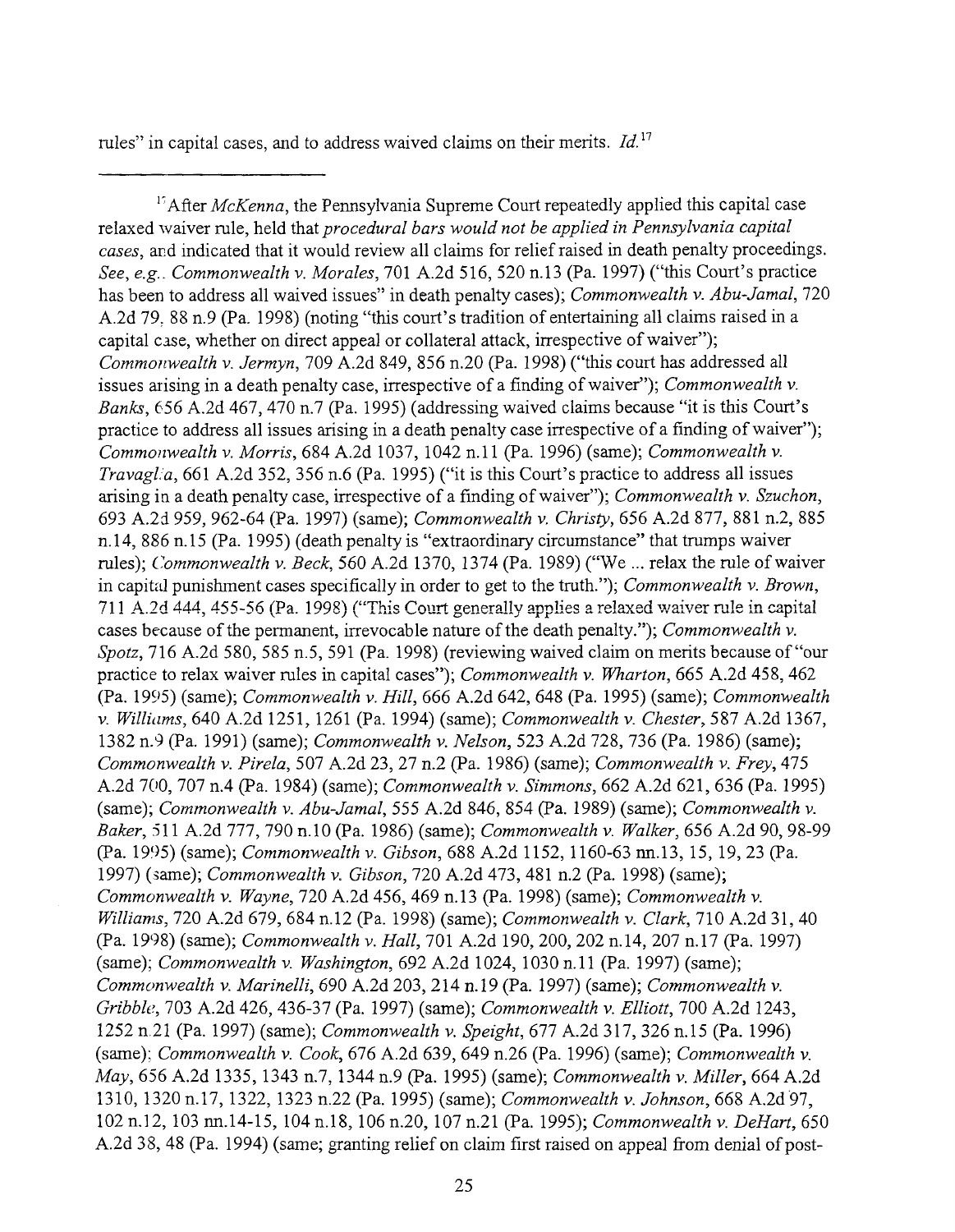As Judge (now Justice) Alito explained in *Bronshtein v. Horn,* 404 F.3d 700 (3d Cir.

2005), *McKenna* thus "firmly established that a claim of constitutional error in a [Pennsylvania] capital case *would not be waived* by a failure to preserve it." *Id.* at 708 (quoting *Szuchon v. Lehman,* 273 F.3d 299, 326 (3d Cir. 2001)). This capital case relaxed waiver rule remained in effect until "[t]wenty years later," when "the state supreme court changed course" in *Commonwealth v. Albrecht,* 720 A.2d 693 (Pa. 1998), and began to apply ordinary waiver rules in capital post-conviction cases. *Bronshtein,* 404 F.3d at 709. Thus, at the time of the state court default here (the 1984 escape), the relaxed waiver rule was in full effect.<sup>18</sup> Because the relaxed waiver doctrine was "made broadly available" to capital defendants by the Pennsylvania Supreme Court, both "on direct appeal, [and] in the post-conviction context," *Commonwealth v. Ford,* 809 A.2d 325,337 (Pa. 2002) (Saylor, J., concurring), the potential application of a fugitive waiver or forfeiture rule to a capital defendant was not "firmly established." Thus, the waiver rule applied here is not adequate.

conviction relief); *Commonwealth v. Crispell,* 608 A.2d 18, 22 n. 1 (Pa. 1992) (same); *Commonwealth v. Billa,* 555 A.2d 835,842 (Pa. 1989) (same); *Commonwealth v. Harris,* 703 A.2d 441,445 n.5,446 n.7, 9 (Pa. 1997) (same); *Commonwealth v. Miles,* 681 A.2d 1295, 1301 n.8 (Pa. 1996) (same); *Commonwealth v. LaCava,* 666 A.2d 221,228 n.8 (Pa. 1995) (same); *Commonwealth v. Paolello,* 665 A.2d 439, 453 n.ll (Pa. 1995) (same); *Commonwealth v. Yarris,* 549 A.2d 513,521 (Pa. 1988) (same); *Commonwealth v. Carpenter,* 515 A.2d 531,536 n.4, 538 n.8 (Pa. 1986) (same); *Commonwealth v. Holcomb,* 498 A.2d 833, 837 n.6 (Pa. 1985) (same); *Commonwealth v. Lesko,* 501 A.2d 200, 207 (Pa. 1985) (addressing merits of waived claim first raised in post-conviction); *Commonwealth v. Zettlemoyer,* 454 A.2d 937, 942 n.3,955 n. 19 (Pa. 1982) (declining to allow waiver in capital cases because of"final and irrevocable nature of the death penalty" and "for the reasons stated in" *McKenna); Commonwealth v. Stoyko,* 475 A.2d 714, 720-21 (Pa. 1984) (same).

<sup>&</sup>lt;sup>18</sup> Albrecht only eliminated relaxed waiver in post-conviction cases. The Pennsylvania Supreme Court continued to apply relaxed waiver on direct appeal until 2003. *See Commonwealth v. Freeman,* 827 A.2d 385 (Pa. 2003) (abolishing relaxed waiver on direct appeal).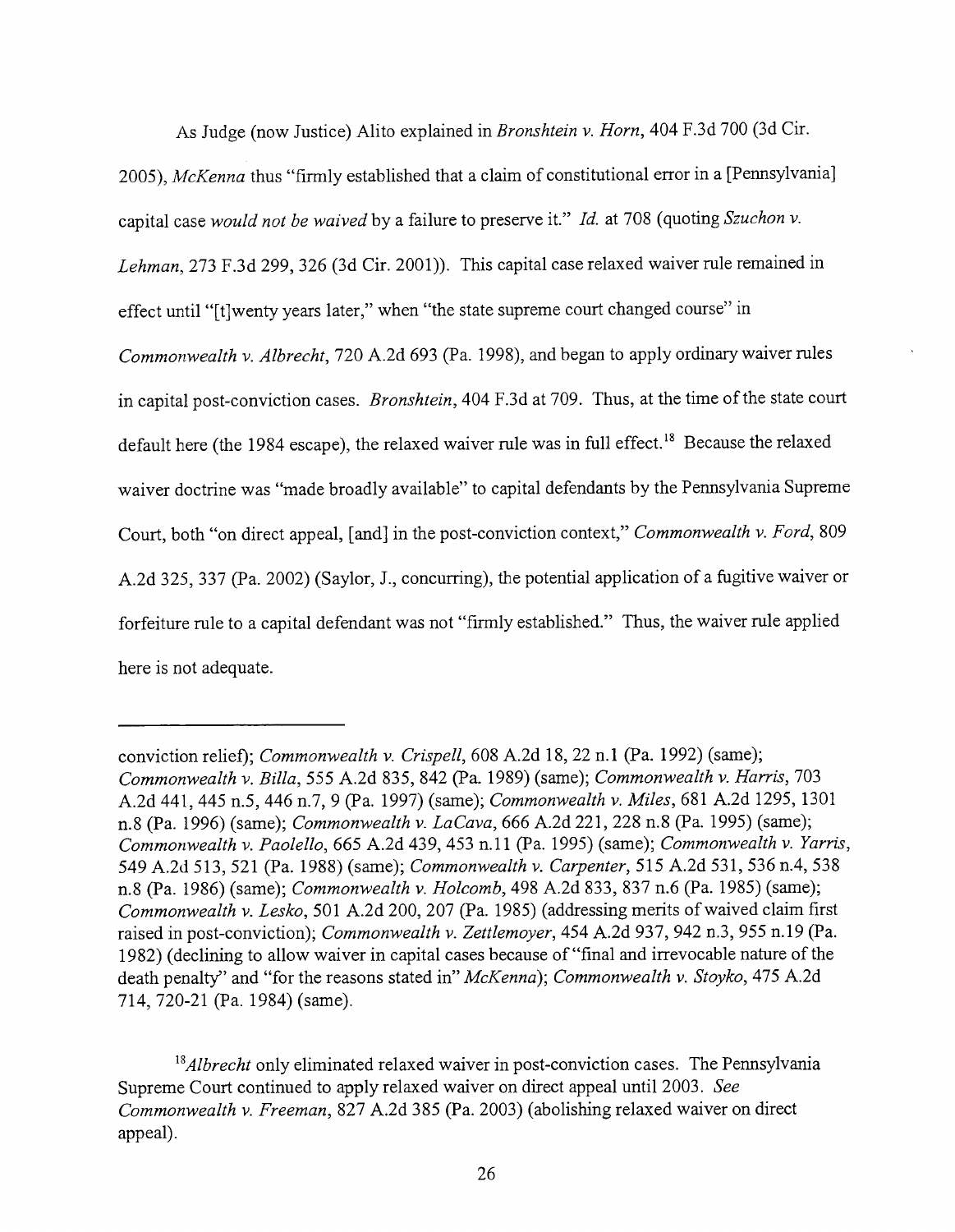This is particularly true to the extent that the Pennsylvania Supreme Court relied on a new rule treating an escape during post-verdict proceedings as a waiver of the claims raised in those proceedings. *See* App. 85-86. Beginning with *Zettlemoyer,* and continuing until 2003, the Pennsylvania Supreme Court routinely reviewed the merits of claims on direct appeal in capital cases, even though the appellants technically waived those claims by failing to raise them in postverdict (now post-sentence) motions.19 Although in *Kindler,* on direct appeal, the Pennsylvania Supreme Court stated that Respondent's claims were waived because the trial court properly dismissed the post-verdict motions, under the relaxed waiver rule, he had a right to have his claims heard on appeal *even though they were not properly preserved on post-verdict motions.* Not until the decision here had the Pennsylvania Supreme Court ever hinted that this application of the relaxed waiver rule - consistently followed since *Zettlemoyer -* was not available to defendants who had post-verdict motions dismissed because they were fugitives.

*<sup>19</sup>See, e.g., Freeman,* 827 A.2d at 401 (prospectively abrogating use of relaxed waiver rule on direct appeal; observing that the "relaxed waiver practice has ... been routinely employed ... to reach claims that ... were not raised at all in the trial court"); *Commonwealth v. Pirela,* 507 A.2d 23, 27 n.2 (Pa. 1986) ("This is apparently the first stage of the proceedings at which appellant raises this argument. Because of the relaxed rule of waiver which we apply to cases involving imposition of the death penalty, we will review the claim") (citation omitted)); *Commonwealth v. Stoyko,* 475 A.2d 714, 720-21 (Pa. 1984) (same for penalty phase issues not preserved at trial or raised on appeal); *Commonwealth v. Zettlemoyer,* 454 A.2d 937, 955 n. 19 (Pa. 1983) ("This issue was not raised in post-verdict motions and is, accordingly, waived. However, [in capital cases] we will not adhere strictly to our normal rules of waiver... Accordingly, significant issues perceived *sua sponte* by this Court, or raised by the parties, will be addressed and, if possible from the record, resolved").